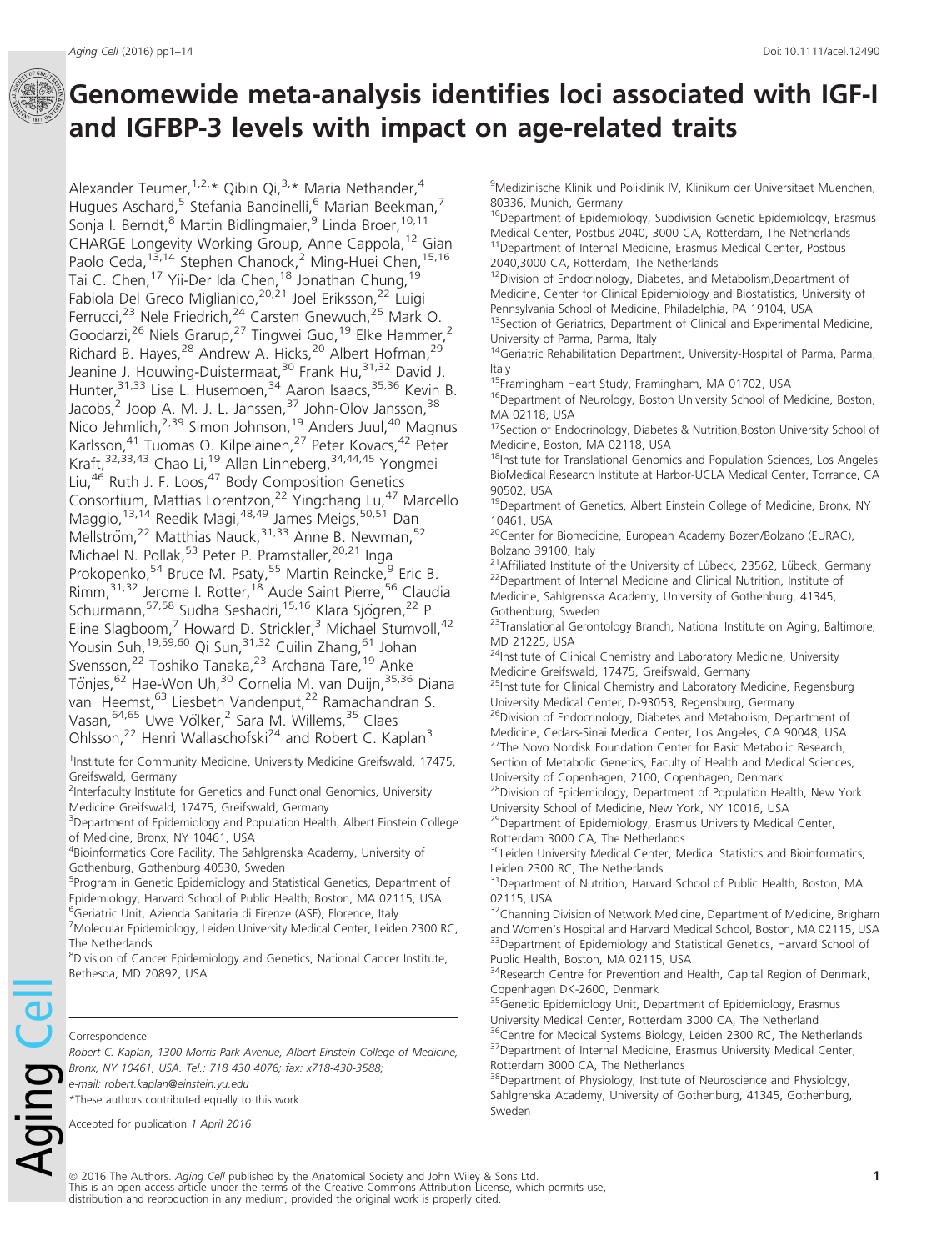<sup>39</sup>Department of Proteomics, Helmholtz – Centre for Environmental Research – UFZ, 04318, Leipzig, Germany

40Department of Growth and Reproduction, Rigshospitalet, University of Copenhagen, Copenhagen DK-2100, Denmark

<sup>41</sup>Clinical and Molecular Osteoporosis Research Unit, Department of Clinical Sciences, Lund University, 20502, Malmö, Sweden

<sup>42</sup>IFB Adiposity Diseases, University of Leipzig, 04103, Leipzig, Germany 43 Department of Biostatistics, Harvard School of Public Health, Boston, MA 02115, USA

44Department of Clinical Experimental Research, Glostrup University Hospital, Copenhagen DK-2600, Denmark

45 Department of Clinical Medicine, Faculty of Health and Medical Sciences, University of Copenhagen, Copenhagen DK-2200, Denmark

46Division of Public Health Sciences, Department of Epidemiology and Prevention, Wake Forest School of Medicine, Winston-Salem, NC 27157, USA

<sup>47</sup>The Genetics of Obesity and Related Metabolic Traits Program, The Charles Bronfman Institute for Personalized Medicine, The Icahn School of Medicine at Mount Sinai, New York, NY 10029, USA

48Estonian Genome Center, University of Tartu, Tartu, Estonia

49Wellcome Trust Centre for Human Genetics, University of Oxford, Oxford, UK

50General Medicine Division, Department of Medicine, Massachusetts General Hospital, Boston, MA 02114, USA

51Division of General Medicine, Harvard Medical School, Boston, MA 02115, USA

52Department of Epidemiology, School of Public Health, University of Pittsburgh, Pittsburgh, PA 15261, USA

<sup>53</sup>Departments of Experimental Medicine and Oncology, McGill University, Montréal, Québec Canada, H3A 0G4

<sup>54</sup>Department of Genomics of Common Disease, School of Public Health, Imperial College London, London W12ONN, UK

55Departments of Epidemiology, Medicine and Health Services, University of Washington, Seattle, WA 98101, USA

<sup>56</sup>INSERM U1078, Brest, France

57The Charles Bronfman Institute for Personalized Medicine, Icahn School of Medicine at Mount Sinai, New York, NY 10029, USA

58The Genetics of Obesity and Related Metabolic Traits Program, Icahn School of Medicine at Mount Sinai, New York, NY 10029, USA

59Department of Medicine, Albert Einstein College of Medicine, Bronx, NY 10461, USA

<sup>60</sup>Institute of Aging Research, Guangdong Medical College, Dongguan, China

61Epidemiology Branch, Division of Epidemiology, Statistics and Prevention Research, Eunice Kennedy Shriver National Institute of Child Health and Human Development, National Institutes of Health, 6100 Executive Blvd, Rockville, MD 20852, USA

<sup>62</sup>Medical Department, University of Leipzig, 04103, Leipzig, Germany <sup>63</sup>Gerontology and Geriatrics, Leiden University Medical Center, Leiden 2300 RC, The Netherlands

<sup>64</sup>Boston University and National Heart, Lung & Blood Institute's Framingham Heart Study, Framingham, MA 01702, USA

<sup>65</sup>Preventive Medicine & Epidemiology Section, Boston University School of Medicine, Boston, MA 02118, USA

# Summary

The growth hormone/insulin-like growth factor (IGF) axis can be manipulated in animal models to promote longevity, and IGFrelated proteins including IGF-I and IGF-binding protein-3 (IGFBP-3) have also been implicated in risk of human diseases including cardiovascular diseases, diabetes, and cancer. Through genomewide association study of up to 30 884 adults of European ancestry from 21 studies, we confirmed and extended the list of previously identified loci associated with circulating IGF-I and IGFBP-3 concentrations (IGF1, IGFBP3, GCKR, TNS3, GHSR, FOXO3, ASXL2, NUBP2/IGFALS, SORCS2, and CELSR2). Significant sex interactions, which were characterized by different genotype– phenotype associations between men and women, were found only for associations of IGFBP-3 concentrations with SNPs at the loci IGFBP3 and SORCS2. Analyses of SNPs, gene expression, and protein levels suggested that interplay between IGFBP3 and genes within the NUBP2 locus (IGFALS and HAGH) may affect circulating IGF-I and IGFBP-3 concentrations. The IGF-I-decreasing allele of SNP rs934073, which is an eQTL of ASXL2, was associated with lower adiposity and higher likelihood of survival beyond 90 years. The known longevity-associated variant rs2153960 (FOXO3) was observed to be a genomewide significant SNP for IGF-I concentrations. Bioinformatics analysis suggested enrichment of putative regulatory elements among these IGF-I- and IGFBP-3-associated loci, particularly of rs646776 at CELSR2. In conclusion, this study identified several loci associated with circulating IGF-I and IGFBP-3 concentrations and provides clues to the potential role of the IGF axis in mediating effects of known (FOXO3) and novel (ASXL2) longevity-associated loci.

Key words: aging; genomewide association study; growth hormone axis; IGF-I; IGFBP-3; longevity.

# Introduction

The insulin-like growth factor (IGF) axis is an evolutionarily conserved system that plays important biologic roles in embryonic development, growth, and adulthood (Le Roith, 1997). IGF-I mediates most of the activity of growth hormone (GH). The GH/IGF system consists of two ligands (IGF-I and IGF-II), six IGF-binding proteins (IGFBP-1-6), and three IGF receptor subtypes (IGF-I receptor, IGF-II receptor, and insulin receptor) (Jones & Clemmons, 1995). IGF-I promotes mitosis and cell cycle progression and is involved in human postnatal growth and development. Circulating IGF-I is mainly bound to IGF-binding proteins (IGFBPs) (Fowlkes, 1997), which affect activity (Lee et al., 1997) and halflife of IGF-I (Guler et al., 1989). From the clinical point of view, the measurement of IGF-I and IGFBP-3 blood concentrations is an important tool in establishing the diagnosis as well as monitoring treatment of GHrelated diseases (Ho & Participants, 2007; Cohen et al., 2008; Melmed et al., 2009).

Circulating concentrations of IGF-I and IGFBP-3 have been associated with risk of type 2 diabetes, cardiovascular diseases, cancer, and mortality in epidemiological studies (Juul et al., 2002; Vasan et al., 2003; Renehan et al., 2004; Kaplan et al., 2007; Friedrich et al., 2009; Burgers et al., 2011; Rajpathak et al., 2012). In animal models, diminished IGF-I/ insulin signaling has been associated with extended lifespans (Ziv & Hu, 2011), although the role of the IGF axis in human longevity remains inconclusive. Human genetic studies have suggested an association between polymorphisms in IGF-I signaling pathway genes and longevity (Willcox et al., 2008; Ziv & Hu, 2011; Di Bona et al., 2014). Heritability studies have provided evidence for a substantial genetic contribution to circulating concentrations of IGF-I (with heritability estimates ~40–60%) and IGFBP-3 (80%) (Harrela et al., 1996; Hong et al., 1996; Souren et al., 2007). Identifying genetic determinants of circulating IGF-I and IGFBP-3 could lead to a better understanding of the biological basis of these factors in relation to human health and might identify pathways or susceptibility biomarkers that may assist with the development of interventions that target IGF-I, its receptors, and binding proteins.

Our prior genomewide association study (GWAS) ( $N = 10280$ ) identified four loci with genomewide significant ( $P < 5 \times 10^{-8}$ )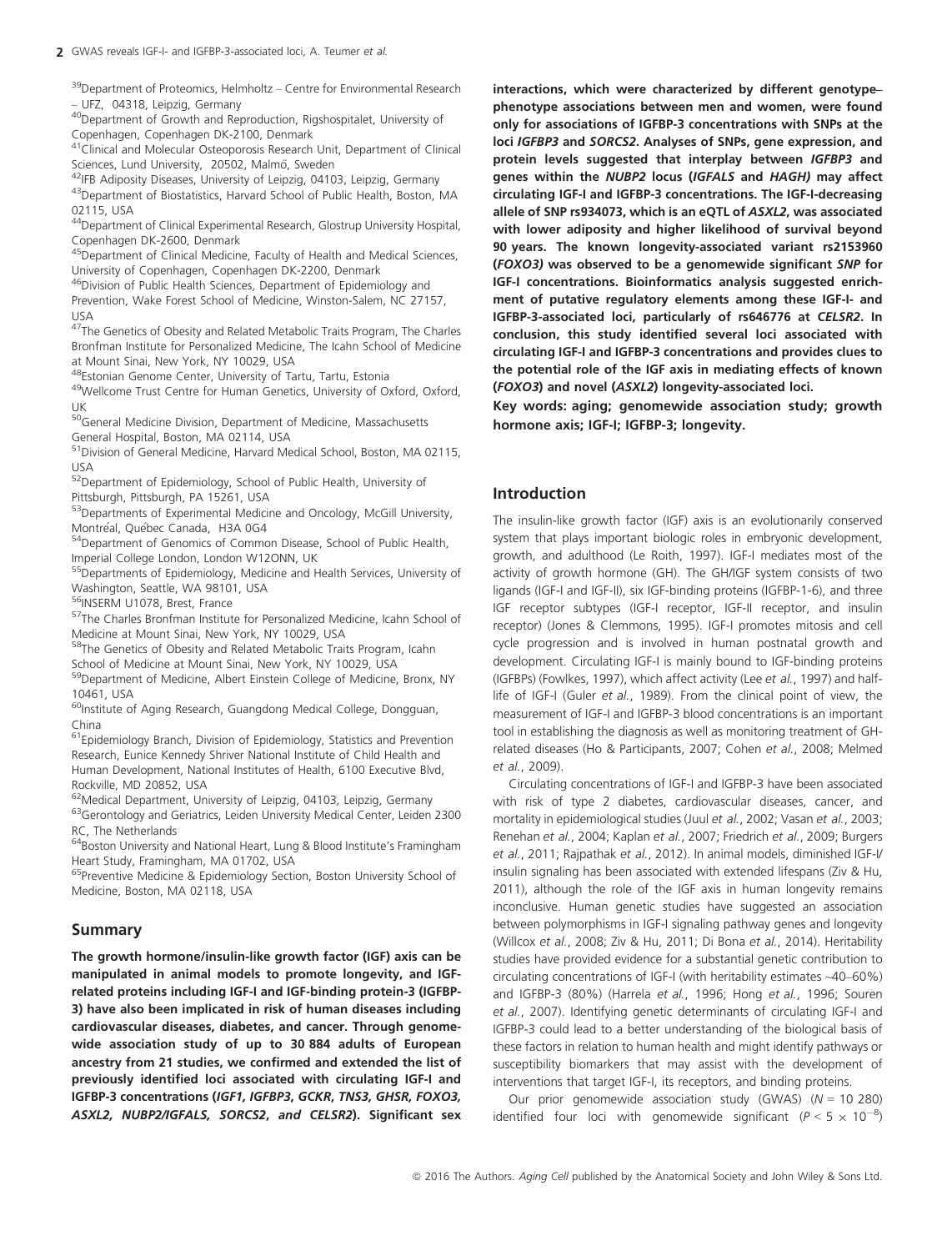associations with circulating IGF-I and IGFBP-3 concentrations, including SNPs in or near IGFBP3, TNS3, SORCS2, and NUBP2/IGFALS, as well as three additional loci with suggestive associations ( $P < 1 \times 10^{-6}$ ) in or near RPA3, SPOCK2, and FOXO3 (Kaplan et al., 2011). Some of these genes are involved in well-described IGF regulatory or signaling pathways (such as IGFBP3 and IGFALS) (Deal et al., 2001; Gu et al., 2010; Schumacher et al., 2010) and are believed to influence traits that are also associated with concentrations or bioactivity of IGFs (e.g., FOXO3 locus associated with longevity (Willcox et al., 2008) and IGFBP3 locus associated with hip osteoarthritis (Evans et al., 2014)). To identify additional genetic variants with smaller effect sizes and enable sex specific analyses, we expanded our GWAS meta-analysis to include up to a total of 30 884 individuals of European ancestry from 21 studies with measured circulating concentrations of IGF-I and IGFBP-3. In addition, using published GWAS data, we also performed lookups of associations of identified IGF-I and IGFBP-3 loci with survival beyond 90 years and other age-related clinical traits.

# Results

#### Characteristics of study samples

An overview of the study samples and data collection methods can be found in Tables S1 and S2 (Supporting information). Analyses of IGF-I included up to 30 884 individuals (14 424 men and 16 460 women) from 21 studies and analyses of IGFBP-3 included up to 18 995 individuals (8053 men and 10 942 women) from 13 studies.

# Loci associated with circulating IGF-I and IGFBP-3 concentrations

An overview of the GWAS meta-analysis results is given by the Manhattan plots in Fig. 1 and in Fig. S1 (Supporting information). There was no indication of inflated test statistics (i.e., due to unaccounted population stratification) as seen by the quantile–quantile (QQ) plots, and genomic control lambda ranged from 1.02 to 1.08 for the meta-analysis results (Fig. S2, Supporting information) and from 0.98 to 1.08 (median 1.01) for the individual GWAS results. All lead SNPs (independent SNPs with the smallest P-value within a locus, see Methods) had a good imputation quality across the studies (median imputation quality >0.9).

After the final stage, which combines results of stages 1 and 2 plus de novo genotyping in stage 3, we found seven genomewide significant loci  $(P < 5.0 \times 10^{-8})$  associated with circulating IGF-I concentration (Table 1). In addition to the known locus near TNS3, we identified new loci in or near GCKR, IGF1, FOXO3, ASXL2, NUBP2, and GHSR associated with IGF-I concentrations.

We found genomewide significant associations with IGFBP-3 concentration for SNPs in or near IGFBP3, TNS3, NUBP2, and SORCS2, thus confirming all four previously known loci (Table 1). The SNPs at TNS3 and NUBP2 were genomewide significantly associated with both IGF-I and IGFBP-3 concentrations and had the same direction of effect for each circulating protein.

For six of ten genomewide significant SNPs, effects were in the same direction of association for IGF-I concentrations and IGFBP-3 concentrations (Table 1).

Detailed results of the significant associations after the final stage can be found in Table 1. Results of the individual analysis stages appear in Table S3 (Supporting information). Regional association plots are shown in Figs S3 and S4 (Supporting information).

# Bivariate analysis of IGF-I and IGFBP-3

We performed a bivariate analysis of IGF-I and IGFBP-3. By leveraging shared variance between the two outcomes, this analysis can have improved power to identify SNPs associated with both IGF-I and IGFBP-3 concentrations, especially in the case of SNPs that have opposite effects on positively correlated traits (Aschard et al., 2014). The bivariate analysis identified a new locus at CELSR2 (Table 1), which had nominal association with IGFBP-3 ( $P = 2.08 \times 10^{-05}$ ) and IGF-1 ( $P = 0.0096$ ) in the univariate analysis. SNP rs646776 at CELSR2 had opposite effects on the two traits, being negatively associated with IGF-1 and positively associated with IGFBP-3 (Table 1, Table S4 and Fig. S5, Supporting information). In addition, SNPs at IGFBP3, TNS3, NUBP2, SORCS2, GCKR, IGF1, and FOXO3, identified in the univariate analysis, also showed genomewide significant associations in the bivariate analysis.

#### Interaction by sex

The sex-stratified analyses revealed no additional discoveries that were not detected in the overall population. Although the direction of effect was similar for IGFBP3 and SORCS2 SNPs within sex subgroups, these two SNPs were found to have significantly different association effect sizes between men and women for IGFBP-3, consistent with stronger associations in women. These findings of sex interaction maintained statistical significance after Bonferroni correction for the 12 tested genomewide significant lead SNPs  $(P < 0.004)$  (Table S5, Supporting information).

#### Gene-based analysis (VEGAS)

Gene-based analyses showed several significant IGF-I-associated genes within or close to the GCKR GWAS locus: EIF2B4, FNDC4, GCKR, IFT172, PPM1G, SNX17, ZNF513, GTF3C2, KRTCAP3, MPV17, and NRBP1 (associated with IGF-I). New gene-based associations that were not covered by a single SNP GWAS association were found for C6orf173 (chromosome 6) on IGF-I concentration. The following genes of the NUBP2 GWAS locus were associated with circulating IGFBP-3 concentration: EME2, IGFALS, MAPK8IP3, MRPS34, NME3, NUBP2, HS3ST6, RPL3L, SEPX1, and SPSB. Two genes, IGFBP1 and IGFBP3, at the IGFBP3 locus were associated IGFBP-3 concentration.

# Lookup for expression quantitative trait loci associations

A lookup of the lead SNPs for cis expression quantitative trait loci (eQTL) was performed in the publicly available database of whole blood eQTL associations (Westra et al., 2013). For the following SNPs, one or more cis eQTL associations were found: rs1065656 (NUBP2), rs11977526 (IGFBP3), rs2153960 (FOXO3), rs509035 (GHSR), rs780093 (GCKR), rs934073 (ASXL2), and rs978458 (IGF1) (Table 2).

Additionally, using a similar strategy we performed lookup in the MuTHER consortium (Grundberg et al., 2012) for cis eQTL associations found in fat cell, skin cell, and lymphoblastic cell lines (LCL). After Bonferroni correction for 297 lookups of three different traits  $(P < 5.6 \times 10^{-5})$ , rs1065656 (NUBP2) showed significant associations, specifically with FAHD1 (all tissues) and HAGH (fat cells and LCL) (Table S6, Supporting information). Furthermore, both genes were also significant in whole blood cis eQTL for the SNP rs1065656 (NUBP2) (Table 2).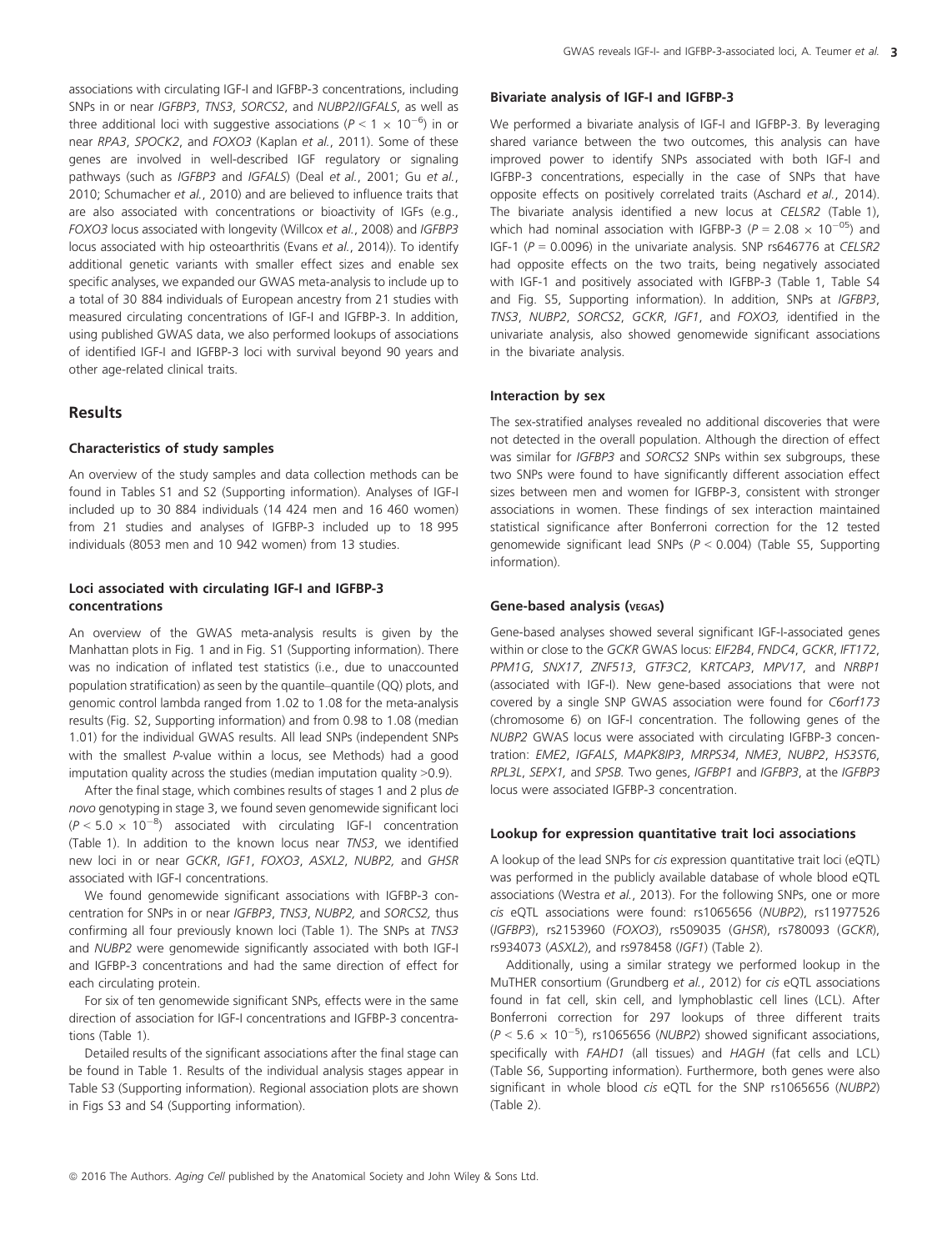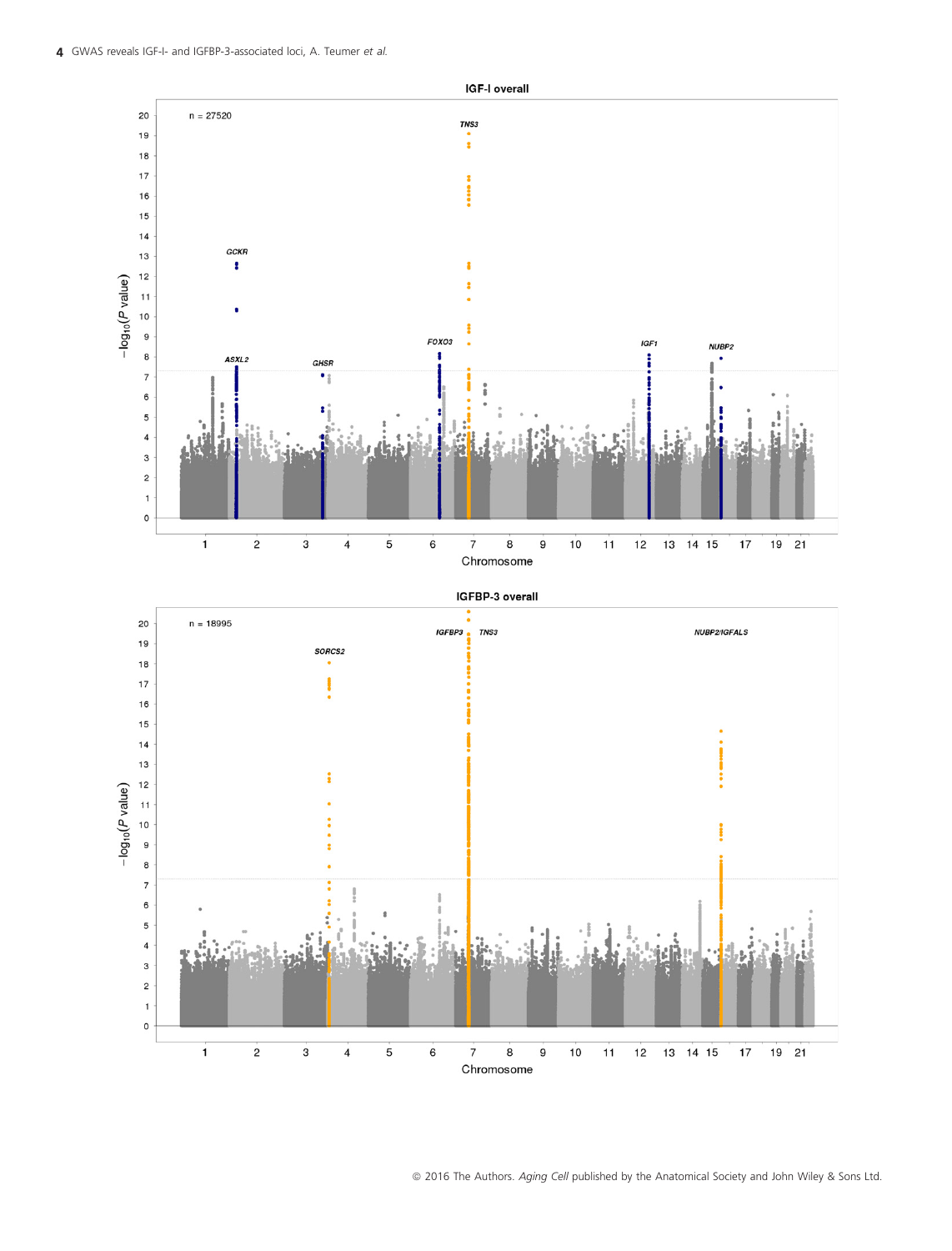Fig. 1 Manhattan plots of the combined stage 1 and 2 meta-analysis results of IGF-I and IGFBP-3 traits in the men and women combined sample. SNPs are plotted on the x-axis according to their position on each chromosome with the -log10 association P-value on the y-axis. The upper solid horizontal line indicates the threshold for genomewide significance. Known hits are colored in orange and new findings in blue. Plots are truncated on the y-axis to 20.

**Table 1** Loci associated with IGF-I and IGFBP-3 concentrations in men and women combined samples at genomewide significance  $(P < 5 \times 10^{-8})$  after final stage

| Trait              | <b>SNP</b> | A <sub>1</sub> | A <sub>2</sub> | F1   | P         | $ 2\rangle$ | Chr            | Position    | Nearest<br>gene   | Gene<br>distance | Direction effect         |         |
|--------------------|------------|----------------|----------------|------|-----------|-------------|----------------|-------------|-------------------|------------------|--------------------------|---------|
|                    |            |                |                |      |           |             |                |             |                   |                  | $IGF-I$                  | IGFBP-3 |
| $ GF-I^* $         | rs700753   |                | G              | 0.35 | I.60E-23  | 4.2         | 7              | 46,720,209  | TNS3              | 561067           |                          |         |
| $IGF-I$            | rs780093   |                | C              | 0.41 | 2.19E-13  | 24.5        | $\overline{2}$ | 27,596,107  | GCKR              | 0                | $\overline{\phantom{0}}$ | $^{+}$  |
| $IGF-I$            | rs978458   |                | C              | 0.26 | .56E-10   | 0.0         | 12             | 101,326,369 | IGF1              | 0                | $^{+}$                   |         |
| $IGF-I$            | rs2153960  | А              | G              | 0.69 | 5.16E-09  | 22.5        | 6              | 109,082,339 | FOXO3             | $\Omega$         | $^{+}$                   | $^{+}$  |
| IGF-I              | rs934073   |                | G              | 0.71 | 6.48E-09  | 21.8        | 2              | 25,790,669  | ASXL <sub>2</sub> | 25087            | -                        |         |
| $IGF-I$            | rs1065656  | $\mathsf{C}$   | G              | 0.31 | 1.17E-08  | 47.9        | 16             | 1.778.837   | NUBP <sub>2</sub> | 0                | $\overline{\phantom{0}}$ |         |
| $IGF-I$            | rs509035   | А              | G              | 0.31 | 2.09E-08  | 0.0         | 3              | 173,646,143 | GHSR              | $\Omega$         | $^{+}$                   | $^{+}$  |
| $IGFBP-3*$         | rs11977526 | А              | G              | 0.41 | 4.16E-161 | 51.5        | 7              | 45.974.635  | <b>IGFBP3</b>     | 47239            |                          |         |
| $IGFBP-3*$         | rs700753   |                | G              | 0.35 | 1.11E-46  | 26.7        | $\overline{7}$ | 46,720,209  | TNS3              | 561067           |                          | $+$     |
| $IGFBP-3*$         | rs1065656  | C              | G              | 0.31 | 8.55E-23  | 24.1        | 16             | 1,778,837   | NUBP <sub>2</sub> | 0                |                          |         |
| $IGFBP-3*$         | rs4234798  |                | G              | 0.39 | 8.86E-19  | 0.0         | $\overline{4}$ | 7.270.834   | SORCS2            | $\Omega$         | -                        |         |
| Bivariate analysis | rs646776   |                | $\subset$      | 0.78 | 6.87E-9   | 26.1/43.1   |                | 109,620,053 | CELSR2            | 152              |                          |         |

 $'-$  = coding allele associated with lower IGF-1 and IGFBP-3 levels (indicated by bold italicized text were genomewide significant);  $'+'$  = coding allele associated with higher IGF-1 and IGFBP-3 levels (indicated by bold italicized text were genomewide significant); Chr = chromosome; A1 = coding allele; A2 = other allele; F1 = frequency of coding allele.

\*Known association.

Table 2 Results of significant whole blood eQTL associations of the genomewide significant lead SNPs

| <b>SNP</b> | GWAS<br>locus | eQTL<br>p-value | Chr            | Probe center<br>position | Probe name | SNP<br>alleles | Effect<br>allele | Effect<br>direction      | EQTL gene           |
|------------|---------------|-----------------|----------------|--------------------------|------------|----------------|------------------|--------------------------|---------------------|
|            |               |                 |                |                          |            |                |                  |                          |                     |
| rs1065656  | NUBP2         | 3.66E-04        | 16             | 1,829,861                | 1710332    | C/G            |                  | $^{+}$                   | <b>FAHD1</b>        |
| rs1065656  | NUBP2         | 4.28E-12        | 16             | 1,799,259                | 4900333    | C/G            |                  |                          | <b>HAGH</b>         |
| rs1065656  | NUBP2         | 3.78E-04        | 16             | 1,809,162                | 1780356    | C/G            |                  | $\overline{\phantom{0}}$ | <b>HAGH</b>         |
| rs1065656  | NUBP2         | 9.35E-04        | 16             | 1,760,172                | 5270575    | C/G            |                  | $^{+}$                   | MAPK8IP3            |
| rs1065656  | NUBP2         | 3.34E-05        | 16             | 1,762,997                | 6110307    | C/G            |                  | $^{+}$                   | MRPS34              |
| rs1065656  | NUBP2         | 7.75E-34        | 16             | 1,760,510                | 6450424    | C/G            |                  | $^{+}$                   | NME3                |
| rs1065656  | NUBP2         | 1.09E-14        | 16             | 1,778,738                | 6960730    | C/G            |                  |                          | NUBP <sub>2</sub>   |
| rs1065656  | NUBP2         | 9.87E-05        | 16             | 1,766,816                | 2850433    | C/G            |                  |                          | SPSB <sub>3</sub>   |
| rs2153960  | FOXO3         | 2.95E-06        | 6              | 109,129,272              | 7200189    | G/A            | G                | -                        | HS.133419           |
| rs509035   | <b>GHSR</b>   | 5.97E-05        | 3              | 173,706,575              | 870202     | G/A            | А                | $^{+}$                   | TNFSF10             |
| rs780093   | <b>GCKR</b>   | 2.46E-04        | $\overline{2}$ | 27,440,911               | 5960546    | T/C            |                  |                          | EIF2B4              |
| rs780093   | <b>GCKR</b>   | 5.70E-04        | $\overline{2}$ | 27,440,904               | 6370494    | T/C            |                  |                          | EIF <sub>2</sub> B4 |
| rs780093   | <b>GCKR</b>   | 2.69E-05        | $\overline{2}$ | 27,518,384               | 430239     | T/C            | $\tau$           | $^{+}$                   | NRBP1               |
| rs780093   | <b>GCKR</b>   | 1.00E-10        | 2              | 27,453,289               | 3360468    | T/C            |                  | $^{+}$                   | SNX17               |
| rs934073   | ASXL2         | 5.96E-04        | $\overline{2}$ | 25,816,038               | 650075     | G/C            | G                | $^{+}$                   | ASXL <sub>2</sub>   |
| rs978458   | IGF1          | 1.71E-03        | 12             | 101,115,257              | 990136     | T/C            | $\tau$           | $^{+}$                   | C12ORF48            |
| rs11977526 | <b>IGFBP3</b> | 1.84E-05        | 7              | 45,918,692               | 6840372    | G/A            | А                |                          | <b>IGFBP3</b>       |

Chr, chromosome; eQTL, expression quantitative trait loci; GWSD, genomewide association study.

mRNA of probe and gene names marked in bold showed also significant association with circulating IGFBP-3 levels ( $P < 3.5 \times 10^{-4}$ ).

# Associations of gene expression with circulating IGF-I and IGFBP-3 concentrations

We next sought to link associations between SNPs and circulating IGF-I and IGFBP-3 concentrations, with cis eQTL associations of the same SNPs. In the 986 samples of the SHIP-TREND cohort, we examined associations between whole blood mRNA expression levels of the genes located in a 500-kb vicinity of our significant lead SNPs and circulating IGF-I and IGFBP-3 concentrations. Significance of the 323 array probe trait associations was defined by a false discovery rate (FDR) <0.05. Only mRNA levels of genes in vicinity of the NUBP2 GWAS locus were significantly associated with IGF-I concentration (gene SEPX1) or IGFBP-3 concentration (genes HAGH and RPS2). Of note, HAGH was the gene on which the corresponding lead SNP (rs1065656) had also a significant cis eQTL. The complete gene expression association results are listed in Table S7 (Supporting information).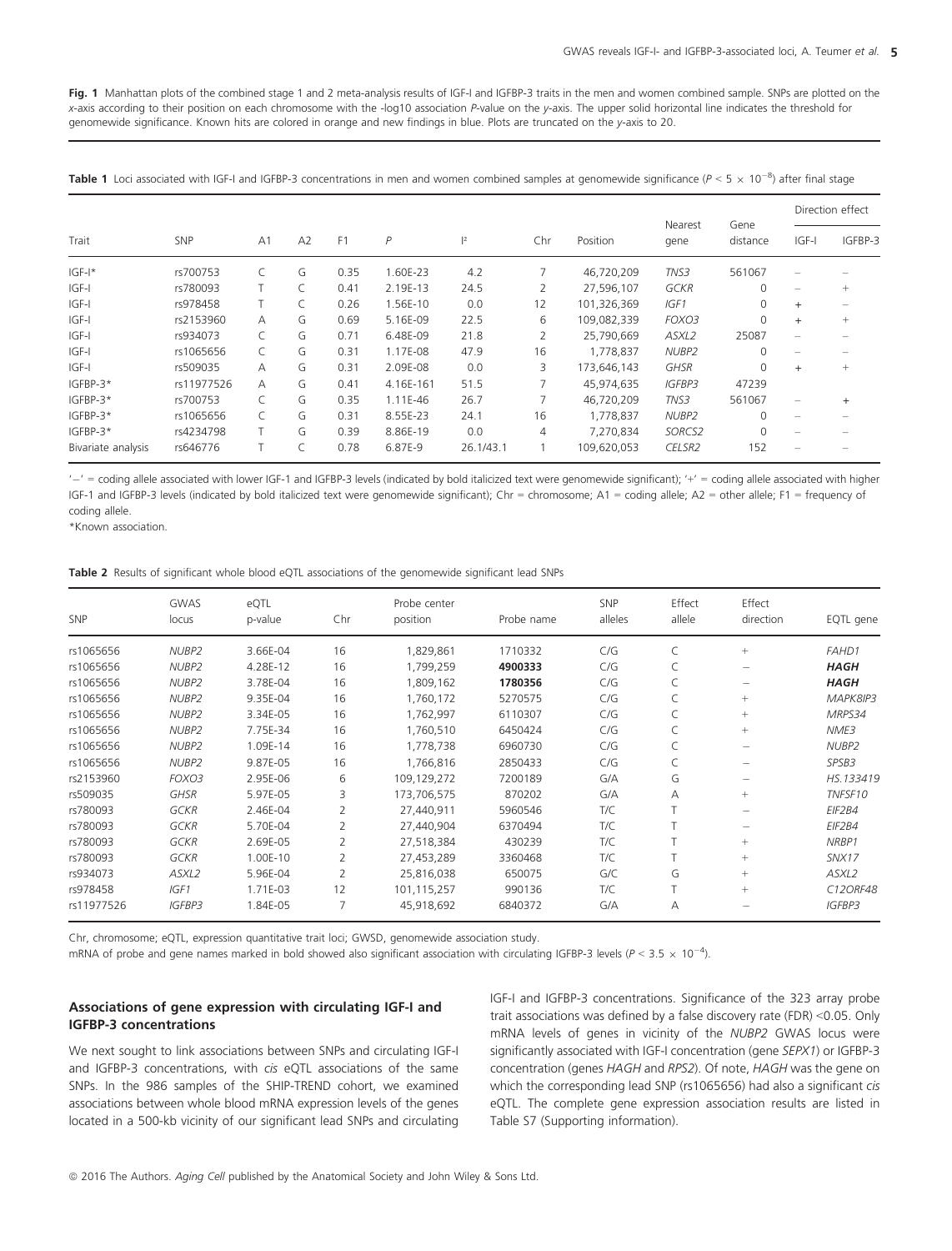# Association with plasma protein levels

In 197 samples of the SHIP-TREND cohort, peptides of the following proteins that were encoded by genes in a 500-kb vicinity of the lead SNPs were examined for protein quantitative trait analyses (pQTL): insulin-like growth factor-binding protein complex acid labile subunit (ALS encoded by IGFALS at the NUBP2 locus), 28S ribosomal protein S34, mitochondrial (RT34 encoded by MRPS34 at the NUBP2 locus), insulin-like growth factor-binding protein 3 (IBP3 encoded by IGFBP3 at the IGFBP3 locus), and coiled-coil domain-containing protein 121 (CC121 encoded by CCDC121 at the GCKR locus). Of the 32 tested SNP peptide pairs, peptides of the ALS protein had significant pQTL at FDR <0.05 (Table S8, Supporting information). Furthermore, strong associations were found in the same samples for the pQTL-associated peptides of ALS and IBP3 with circulating levels of IGF-I and IGFBP-3  $(P < 1.0 \times 10^{-6}).$ 

#### Allelic heterogeneity of the NUBP2 locus

To further examine the NUBP2 locus, we performed a conditional analysis of this locus based on the meta-analysis results adjusting for the lead SNP rs1065656. The analyses revealed an independent genomewide significant association of a second SNP rs11644716 with IGFBP-3  $(P = 6.3 \times 10^{-14})$  and an opposite effect direction of the minor allele C  $(MAF = 0.05)$  compared with the lead SNP rs1065656 (MAF = 0.31)  $(r^2 = 0.03$  between these two SNPs based on the HapMap R22 reference data). Although not genomewide significant, rs11644716 was also associated with circulating IGF-I concentration  $(P = 1.8 \times 10^{-6})$  and has an eQTL for *HAGH* (probe 4900333:  $P = 3.2 \times 10^{-5}$ ; probe 1780356:  $P = 0.003$ ) and a pQTL with ALS (eight peptides with P-value <0.01). In all cases, the effect directions based on the minor allele of rs11644716 were opposite of that for the minor allele of rs1065656.

Figure 2 summarizes the relationship between the lead SNPs at the NUBP2 locus and gene expression levels, protein levels, and circulating IGF-I and IGFBP-3 concentrations.

# Associations with serum metabolites

Lead SNPs associated with IGF-I and IGFBP-3 concentrations were examined in a published metabolite-SNP association database (Suhre et al., 2011; Shin et al., 2014). The IGF-I-associated SNP rs780093 at GCKR locus was associated with glucose/mannose ratio ( $P = 9.4 \times$  $10^{-143}$ ), and the IGFBP-3-associated SNP rs4234798 at SORCS2 locus was associated with caprylate (8:0)/phenylalanine ratio  $(P = 7.3 \times 10^{-7})$ .

#### Associations of top loci with age-related traits

We also examined the associations of the IGF-I- and IGFBP-3-associated SNPs with anthropometric traits (height, BMI, waist-to-hip ratio, and fat percentage) (Heid et al., 2010; Lango Allen et al., 2010; Speliotes et al., 2010), bone mineral density (Estrada et al., 2012), risk of type 2 diabetes (Voight et al., 2010; Morris et al., 2012) and related traits (fasting glucose, 2-h glucose, HbA1c, fasting insulin, proinsulin, HOMA-IR, and HOMA-B) (Dupuis et al., 2010; Saxena et al., 2010; Soranzo et al., 2010), and coronary artery disease (Coronary Artery Disease Genetics C, 2011; Schunkert et al., 2011; Consortium CAD and Deloukas, 2013) (Table S9, Supporting information). Many nominal associations were expected because of the known influence of the IGF system on these traits. Of note is the finding that for rs780093 in the GCKR locus, the allele associated with higher IGF-I concentration was already known to be associated with elevated risk of type 2 diabetes  $(P = 3.7 \times 10^{-6})$ , as well as higher levels of fasting glucose, fasting insulin, and HOMA-IR (all  $P < 2.0 \times 10^{-4}$ ), lower 2-h glucose levels  $(P = 1.7 \times 10^{-6})$ , increased height  $(P = 2.0 \times 10^{-4})$ , lower waist-to-



Fig. 2 Overview of the NUBP2 locus that shows the relations of gene expression levels, protein levels and circulating IGF-I and IGFBP-3 with respect to the SNP. Effect directions  $(\pm)$  are given for the minor Callele of SNP rs1065656 (MAF 31%). Note: the second signal rs11644716 (MAF 5%) has opposite expression quantitative trait loci (eQTL) and protein quantitative trait analyses (pQTL) effect directions to rs1065656, but they are consistent.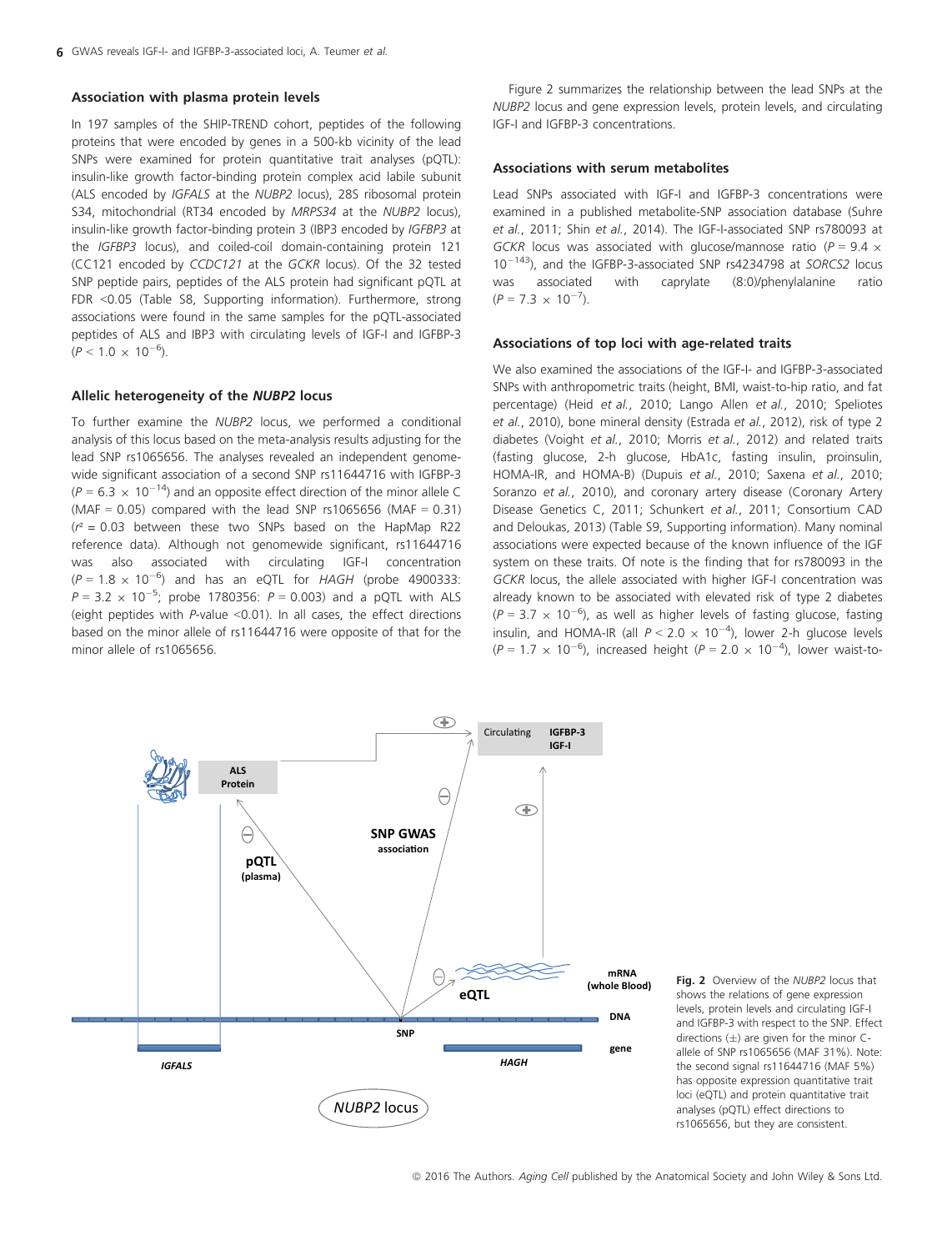Three additional loci (GHSR, CELSR2, and FOXO3) showed strong associations with height (all  $P < 1.0 \times 10^{-4}$ ). The IGFBP-3-increasing allele of SNP rs646776 (CELSR2 locus) was associated with increased risk of coronary artery disease ( $P = 9.4 \times 10^{-15}$ ). The IGF-I-decreasing allele of SNP rs934073 at ASXL2 showed a nominal association with survival beyond 90 years ( $P = 0.018$ ) as well as higher levels of BMI ( $P = 0.008$ ) and fat percentage ( $P = 9.4 \times 10^{-5}$ ) and lower lumbar spine bone mineral density  $(P = 0.004)$ .

We further performed lookups of top IGF-I- and IGFBP-3-associated SNPs ( $P < 10^{-6}$  in the meta-analysis of stage 1 and stage 2) for associations with survival beyond 90 years using published GWAS data (Broer et al., 2014) (Tables S10 and S11, Supporting information). Among 15 independent circulating IGF-I-associated SNPs defined based on linkage disequilibrium (LD) (settings  $r^2 > 0.01$ , 1 Mb distance), the SNP rs10457180 ( $r^2 = 0.96$  with the lead SNP rs2153960) at  $FOXO3$  $(P = 8.6 \times 10^{-5})$  and SNP rs11892454 ( $r^2 = 0.71$  with the lead SNP rs934073) at  $ASXL2$  ( $P = 0.003$ ) reached statistical significance after Bonferroni correction for 15 independent tests. Among 13 independent circulating IGFBP-3-associated SNPs, the SNP rs9398172 ( $r^2 = 1$ with the lead SNP rs2153960) at  $FOXO3$  ( $P = 2.5 \times 10^{-4}$ ) remained significantly associated with survival beyond 90 years after Bonferroni correction.

# Enrichment of putative regulatory elements among loci associated with circulating IGF-1 and IGFBP-3 concentrations

We examined whether the identified SNPs fall within regulatory elements in the epigenetic ENCODE and ROADMAP data for associated SNPs using Haploreg ([http://www.broadinstitute.org/mammals/haploreg/hap](http://www.broadinstitute.org/mammals/haploreg/haploreg.php)[loreg.php\)](http://www.broadinstitute.org/mammals/haploreg/haploreg.php) (Ward & Kellis, 2012) and RegulomeDB [\(http://regu](http://regulomedb.org/)[lomedb.org/](http://regulomedb.org/)) (Boyle et al., 2012) (Table S11, Supporting information). Lower scores indicate stronger evidence for the presence of a regulatory element. To determine whether these IGF-I- and IGFBP-3-associated loci are enriched for regions likely to affect gene expression, we further examined the distribution of scores among these SNPs compared with all RegulomeDB SNPs. We found that these identified SNPs are highly enriched for low Regulome scores ( $P < 2.2 \times 10^{-16}$  by multinomial method, Fig. 3A). The genomic and representative epigenetic context surrounding rs646776 (CELSR2 locus), a SNP with a Regulome score of 1f, is shown as an example (Fig. 3). SNP rs646776 localizes to a genomic region of high LD (Fig. 3B) and lies within peaks of histone marks associated with regulatory elements, and a DNase hypersensitivity region (Fig. 3C)(Kent et al., 2002). In addition, SNP rs646776 falls in ChIP identified binding regions for CTCF, POLR2A, REST, and TAF7 (data not shown).

# **Discussion**

Our second GWAS report from the CHARGE IGF Working Group, here expanded to include more than >30 000 individuals, revealed several SNPs influencing circulating levels of IGF-I and IGFBP-3 which also have been associated with other metabolic and age-related traits. These included several loci already implicated in the biology of GH/IGF-I (IGF1, IGFBP3, IGFALS, GHSR, FOXO3) as well other novel findings including rs934073 SNP on chr 2, which is an eQTL for polycomb group gene ASXL2 associated with reduced circulating IGF-I. Cross-reference of IGF-I- and IGFBP-3-associated SNPs against published GWAS of age-related traits identified the ASXL2 SNP as a (to our knowledge) novel locus for longevity as defined as survival beyond 90 years. All genomewide significant associations with IGFBP-3 and IGF-I levels that were reported in our preceding study (Kaplan et al., 2011) could be confirmed here using a larger sample. Additionally, our preliminary finding of an association of circulating IGF-I level with rs2153960 in the FOXO3 gene reached genomewide significance using this larger sample size. Moreover, bioinformatics analysis also suggests enrichment of putative regulatory elements among these IGF-I- and IGFBP-3-associated loci, particularly of rs646776 at CELSR2.

Our study reveals clues about mechanisms of IGF system regulation through the interplay of IGFBP-3 and genes within the NUBP2 locus, including IGFALS and HAGH. The IGFALS encodes the insulin-like growth factor-binding protein complex, acid labile subunit protein (ALS) which forms a ternary complex with IGF-I and IGFBP-3 (Firth et al., 1998; Twigg & Baxter, 1998). Like in most GWAS, our analyses cannot establish which is the causative SNP or gene of a locus. However, IGFALS seems to be a strong candidate supported by the associations of SNPs in the vicinity of IGFALS with both circulating IGFBP-3 and plasma levels of the protein coded by IGFALS. Although the sample size for the plasma proteome analyses was restricted to 197 probands of SHIP-TREND, the observed associations of the second signal rs11644716 achieved a moderately high level of statistical significance ( $P < 0.0015$ ). IGFALS was not abundantly expressed in whole blood cells, and its transcript levels were neither associated with IGF-I nor IGFBP-3 concentration. Certainly, the protein ALS encoded by IGFALS is abundant in serum, but the gene is translated in liver. In contrast to IGFALS, HAGH (hydroxyacylglutathione hydrolase) was sufficiently expressed in whole blood cells and the amount of its mRNA was strongly correlated with circulating IGFBP-3 serum concentration. Taking into account the eQTL association of the lead SNP rs1065656 with HAGH and the correlation with the mRNA and IGFBP-3, this SNP might influence the IGFBP-3 levels by modulating the amount of HAGH mRNA, whereas both the levels of mRNA and IGFBP-3 are reduced per copy of the minor allele. Although this chain of associations was revealed in whole blood, it might be present in other tissues as well because significant eQTL for rs1065656 with HAGH were observed in other tissues studied in the MuTHER dataset (Grundberg et al., 2012). Given the more pronounced association with ALS and the less significant eQTL with HAGH of the second signal compared with the lead SNP, rs11644716 might reduce the level of circulating IGFBP-3 indirectly by reducing the amount of ALS per minor allele. Of note, there was no nonsynonymous SNP in LD in the 1000 Genomes v3 dataset  $(R<sup>2</sup> > 0.8,$  SHIP cohort) for both SNPs which could have helped narrow down the functional mechanism.

Taken together with genotype–phenotype association data assembled by others, our study revealed that IGF-I- and IGFBP-3-associated SNPs had expected associations with anthropometric and age-related chronic disease traits (e.g., bone mineral density, disordered carbohydrate metabolism). We also found that SNPs associated with reduced IGF-I levels tended to be associated with longer survival defined as death after 90 years (Broer et al., 2014). This is consistent with an observation from prior analysis of candidate genes associated with the insulin and IGF signaling axis (van Heemst et al., 2005). In addition, rs934073, an eQTL for additional sex comb-like 2 (ASXL2), was a genomewide significant SNP associated with lower IGF-I level which also has enriched frequency in adults older than 90 years of age (Broer et al., 2014). Other traits associated with the IGF-I-decreasing allele of rs934073 included greater adiposity and reduced lumbar spine (but not femoral neck) bone mineral density. ASXL2 is a polycomb group protein with known functions in development that has also been associated with pediatric cancer, but to our knowledge has not before been suggested as a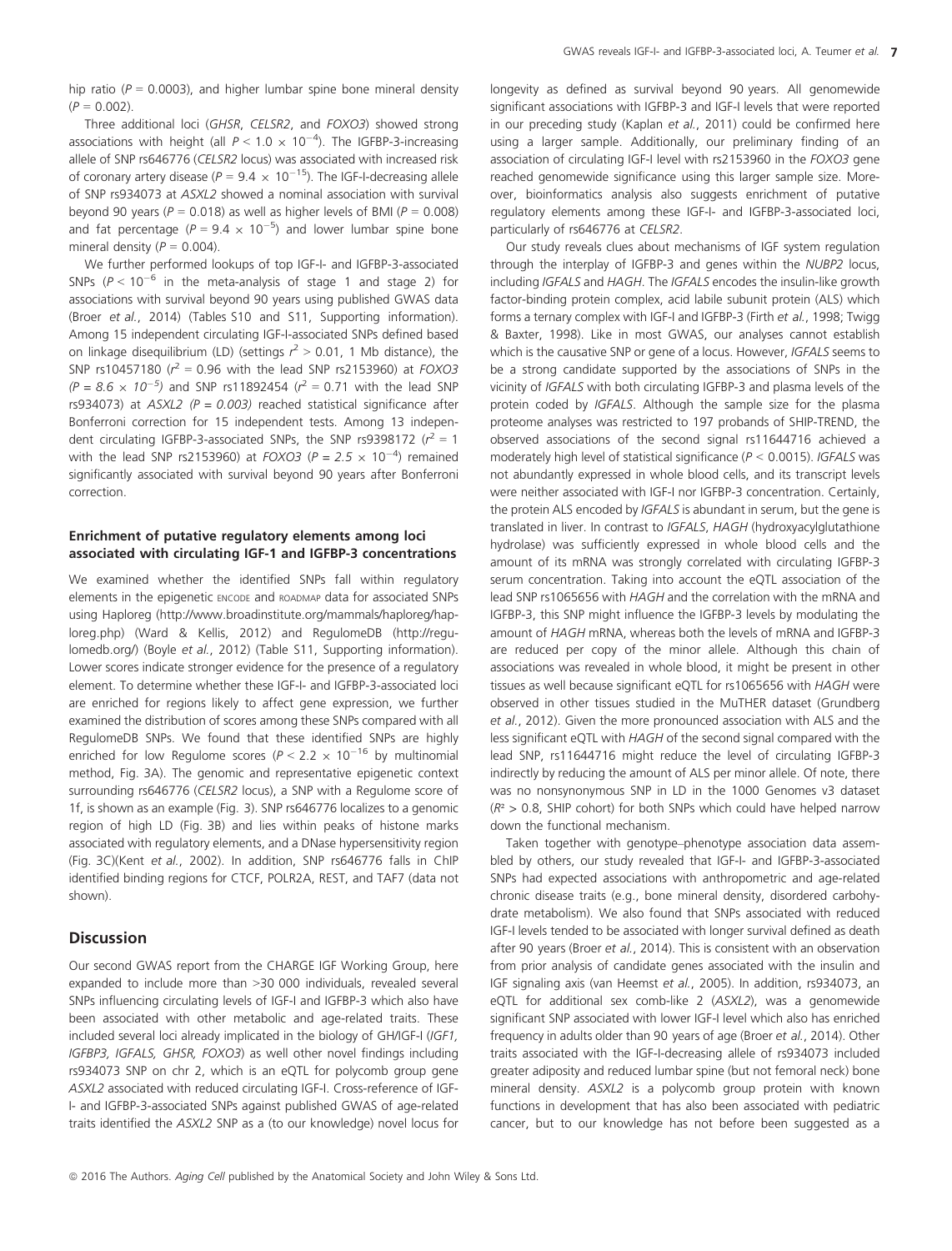

Fig. 3 Analysis of regulatory element marks in loci associated with serum IGF-1 and IGFBP-3 concentrations. (A) IGF-1- and IGFBP-3-associated SNPs are enriched for putative regulatory elements compared with all SNPs in RegulomeDB. \*\*P < 0.005, \*P < 0.05 (Monte Carlo). Overall distribution of genomewide association study (GWAS) SNPs vs. RegulomeDB SNPs  $P < 2.2E-16$ , multinomial method. (B) Genomic context surrounding rs646776 showing  $R^2$  values. (C) Representative regulatory motif tracks from USCS Genome Browser and ENCODE showing histone mark peaks and DNase hypersensitivity at the location of rs646776.

longevity gene (Huether et al., 2014). The SNP in the known longevity gene FOXO3 has not only been previously associated with reduced fasting insulin and HOMA-IR (Willcox et al., 2008), but here it was found to produce lower circulating IGF-I levels. Multiple genetic determinants for circulating IGF-I in normal and IGF1R resistance states might partially explain the U-shaped association of circulating IGF-I concentration with mortality (Suh et al., 2008; Burgers et al., 2011).

While our meta-analysis encompasses a large number of samples from multiple cohorts, this may lead to limitations. Given the different origin of the cohorts (Table S1, Supporting information), heterogeneity in the association results might occur due to the different genetic background and the patterns of intake of nutrients across the individual studies.

In summary, this project extends our prior work (Kaplan et al., 2011) through the identification of several new loci related to circulating IGF-I and IGFBP-3 levels that also may affect aging. While the effects of insulin/IGF-I signaling on survival often displays sex dimorphism in humans and other organisms, we found similar genetic determinants of IGF protein levels in men and women, even with relatively large sample size finding interaction by sex only for two loci (IGFBP3 and SORCS2) in association with circulating IGFBP-3. Finally, a novel identified gene candidate for long-term survival, ASXL2, requires further study. Taking into account the design of our study, most of the findings should be considered as important and well-grounded hypotheses to work on.

# Experimental procedures

### Participating studies

In total, the CHARGE IGF Working Group included 21 and 13 studies that participated in the association analysis for IGF-I ( $N = 27$  520, 53% women) and IGFBP-3 ( $N = 18$  995, 58% women), respectively. Four of the cohorts ( $N = 10$  280) were previously included in a GWAS metaanalysis of IGF-I and IGFBP-3 levels (Kaplan et al., 2011). Imputed SNPs for chromosome X were available for 16 670 and 11 959 individuals with IGF-I and IGFBP-3 measurements, respectively. Additionally, up to 3364 individuals (55% women) with IGF-I from one study were available for de novo genotyping of selected SNPs. Detailed information on participant characteristics, IGF-I and IGFBP-3 measurements, and genotyping of all studies participated in the different analyses and stages is given in Table S2 (Supporting information). All participants provided informed consent, and human subjects' research review was obtained from each participating cohort.

# Statistical analyses

# GWAS in individual studies

Each study of the GWAS stages performed genotyping on genomewide arrays and imputed SNPs using the HapMap2 reference panel. Detailed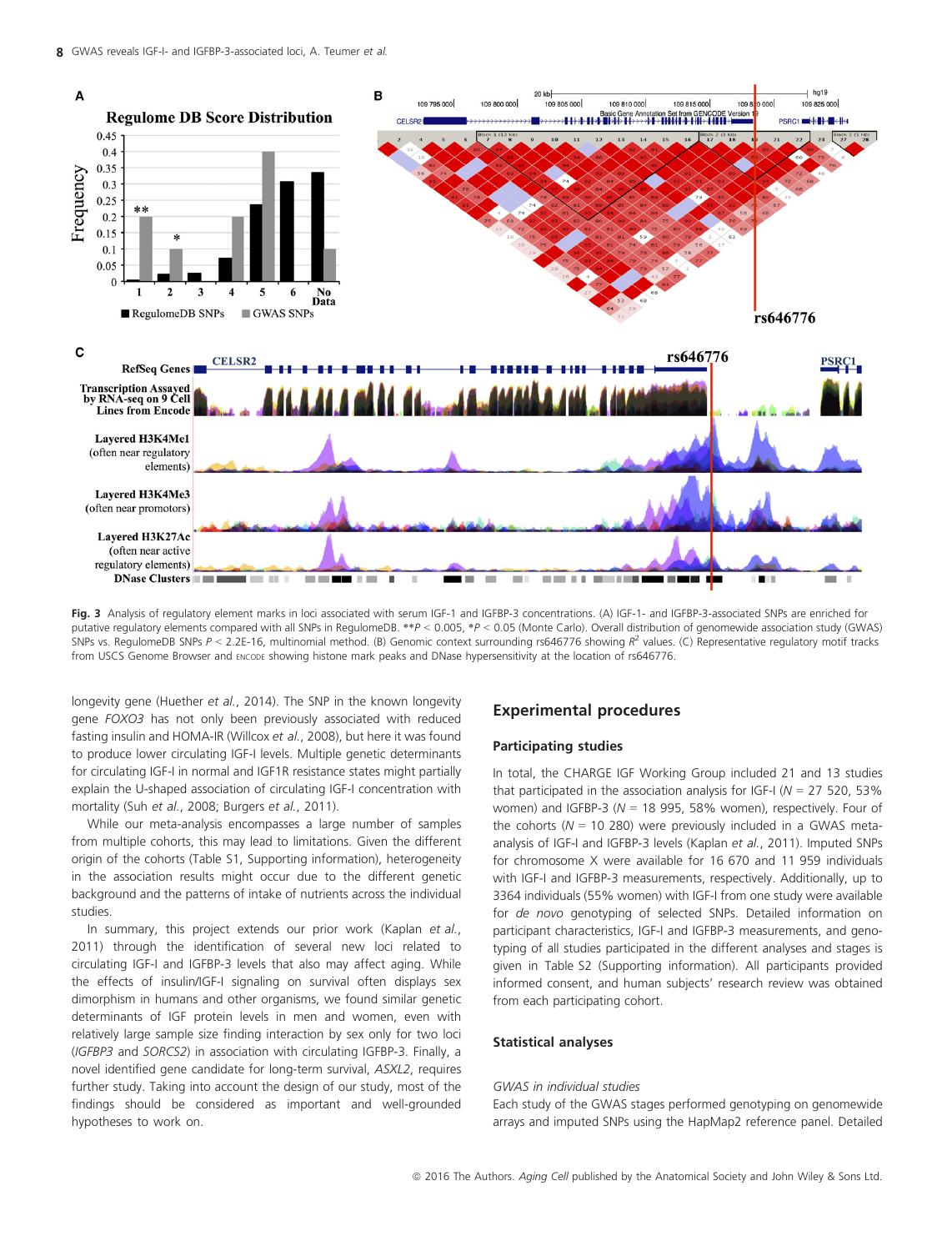information on genotyping and imputation is provided in Table S2 (Supporting information). Association analyses in individual studies were performed on IGF-I and IGFBP-3 levels measured in  $nq mL^{-1}$  using a multiple linear regression with an additive genetic model based on allele dosages adjusted for age and stratified by sex. All cohorts accounted for relatedness, population substructure using genetic principal components, study center, and laboratory batch of IGF measurement where applicable. Individuals of non-European ancestry, with missing phenotypic data, diagnosed growth hormone deficiency, or known use of human growth hormones were excluded prior to the analyses.

## Meta-analysis

From each cohort's result file, monomorphic SNPs as well as SNPs with an imputation quality below 0.3 were excluded prior to the metaanalysis. All study-specific GWAS results were corrected by the genomic inflation factor  $\lambda_{GC}$  if >1. Due to the IGF-I and IGFBP-3 assay-based differences in both effect sizes and variances of measurements across cohorts, a sample size-weighted z-score-based meta-analysis implemented in METAL (Willer et al., 2010) was conducted, and the meta-analysis P-values were corrected for genomic inflation. After meta-analysis, SNPs with a MAF ≤1% were removed from subsequent analyses.

Our multistage design had two GWAS stages (stages 1 and 2) and an additional stage (stage 3) with de novo genotyping data ( $N = 3364$ individuals) to confirm novel loci. After stage 1 GWAS, all 19 lead SNPs from all traits with a  $P < 10^{-6}$  were taken forward to stage 2. All IGF-I lead SNPs of novel loci that had a combined stage 1 and stage 2  $P < 10^{-8}$  (except GCKR) were selected for de novo replication in an additional cohort. An overview of the design and the significantly associated loci at each stage is provided in Fig. S6 (Supporting information). Details on SNP selection and quality control are given in the Appendix S1 (Supporting information). Regional association plots were generated using LocusZoom (Pruim et al., 2010).

#### Assessment of independent signals

To define a lead SNP of each locus, the association results of a GWAS stage with P-values <1  $\times$  10<sup>-5</sup> were grouped based on the LD structure of the HapMap release 28 CEU dataset using PLINK (settings  $r^2 > 0.01$ , 1 Mb distance) (Purcell et al., 2007). Due to the strong association of the IGFBP3 locus with IGFBP-3, only one lead SNP was selected regardless of several grouped results.

The analysis of secondary signals in the NUBP2 locus was performed using the software GCTA (Yang et al., 2011) and the genotypes of the SHIP cohort as a reference, and was verified by an analysis using the genotypes of the NHS/HPFS cohorts as a reference.

#### Sex interaction analysis

Sex interactions on IGF-I and IGFBP-3 levels were obtained by comparing, for each SNP, the stage 2 meta-analysis z-scores from men (z\_men) (IGF-I:  $N = 12917$ , IGFBP-3:  $N = 8052$ ) and women (z\_women) (IGF-I:  $N = 14$  602, IGFBP-3:  $N = 10$  942) using the formula z\_interaction= (z\_men-z\_women)/√2, assuming independent effect sizes between men and women, and matched to a common effect allele.

# Bivariate meta-analysis of IGF-I and IGFBP-3

The stage 2 meta-analysis z-scores of the combined samples IGF-I and IGFBP-3 were used to calculate a bivariate meta-analysis implemented in the function multipheno.T2 of the R-package gtx (version 0.0.8. [http://](http://CRAN.R-project.org/package=gtx) [CRAN.R-project.org/package=gtx\)](http://CRAN.R-project.org/package=gtx). The function corresponds closely with Hotelling's  $T^2$  test and calculates a multiphenotype association test

for each marker based on the meta-analysis result z-statistics that is equivalent to using the subject-specific data to perform a multivariate analysis of variance.

#### Gene-based analysis

Genomewide gene-based tests which account for both gene length and LD between SNPs were performed by VEGAS 0.8.27 (Versatile Gene-Based Association Study) (Liu et al., 2010) using SNP P-value results from the overall meta-analyses. SNPs were allocated to one or more autosomal genes using gene boundaries  $\pm 50$  kb. We performed 1  $\times$  10<sup>7</sup> permutations and defined a gene-based *P*-value <1  $\times$  10<sup>-6</sup> as gene-based genomewide significant.

#### Gene expression and eQTL analysis

For each of the lead SNPs of the significant loci after final stage, significant cis eQTL associations in whole blood, lymphocytes, subcutaneous fat, muscle, and skin were looked up in the publically available association result databases (Grundberg et al., 2012; Westra et al., 2013). Association analysis of whole blood gene expression data with serum IGF-I and IGFBP-3 levels was conducted in 986 samples of the SHIP-TREND cohort (Schurmann et al., 2012).

#### Association with plasma protein levels

Plasma proteome data were obtained as described in Appendix S1 (Supporting information) using liquid chromatography–mass spectrometry (LC-MS). MASCOT (in-house MASCOT server v2.3.2; Matrix Science, London, GB) search algorithm was used to match the generated peak lists with a human FASTA-formatted database containing 20 268 unique sequence entries (reviewed human database, release of October 2011). Prior to data analyses, all peptide intensity values were log10 transformed and median–median-normalized. Association analyses between peptides and serum IGF-I and IGFBP-3 levels were performed by linear regression, adjusted for age, sex, and the MS processing batch. Associations of a SNP with the peptides were conducted by linear regression, adjusted for age, sex, and the first four principal components of a peptide-level-based principal component analysis. Protein intensities used for analyses were obtained by averaging the corresponding peptide intensities that passed the QC filter, and were put instead of the peptide intensities into the association model. All measured peptides that passed QC and that belonged to proteins which were encoded by genes located in a 500-kb vicinity of our lead SNPs were selected for association analyses. The assignment of protein names (uniprot identifiers) to the corresponding genes was performed using the DAVID gene conversion tool ([http://david.abcc.ncifcrf.gov/\)](http://david.abcc.ncifcrf.gov/). Finally, after QC the following proteins measured in 197 SHIP-TREND samples were available: ALS, CC121, IBP3, and RT34.

# Lookups of top loci in association with IGF correlated traits

Top SNPs associated with levels of IGF-I and IGFBP-3 were examined in relationship to other phenotypes using published data on serum metabolites (Suhre et al., 2011; Shin et al., 2014), anthropometric traits (Heid et al., 2010; Lango Allen et al., 2010; Speliotes et al., 2010), bone mineral density (Estrada et al., 2012), diabetes (Voight et al., 2010; Morris et al., 2012) and glycemic traits (Dupuis et al., 2010; Saxena et al., 2010; Soranzo et al., 2010), coronary artery disease (Coronary Artery Disease Genetics C, 2011; Schunkert et al., 2011; Consortium CAD and Deloukas, 2013), and survival beyond 90 years (Broer et al., 2014). Detailed information of the published datasets used including its references is given in Table S9 (Supporting information).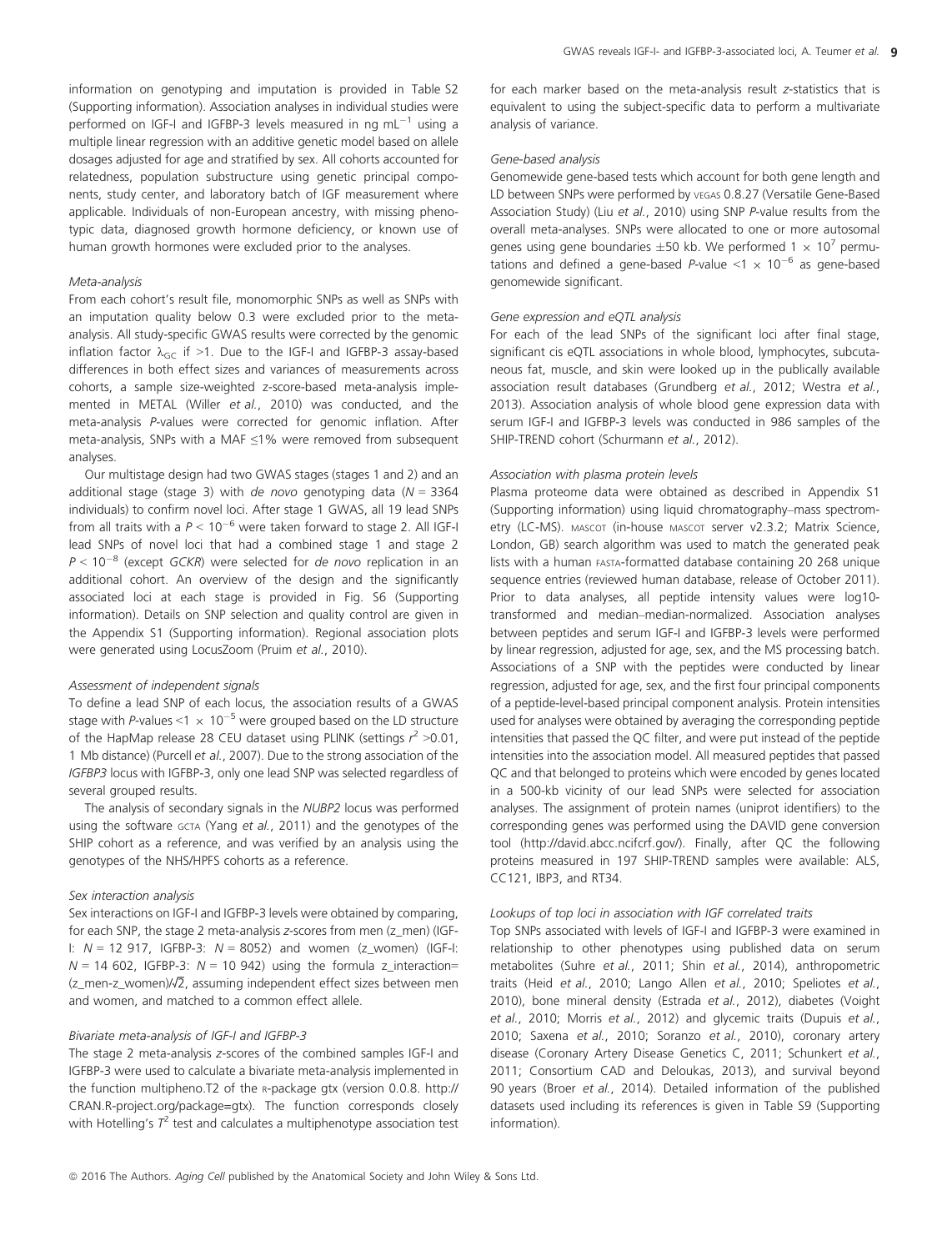#### Assessment of regulatory elements associated with identified loci

ENCODE and ROADMAP data were assessed using HAPLOREG ([http://](http://www.broadinstitute.org/mammals/haploreg/haploreg.php) [www.broadinstitute.org/mammals/haploreg/haploreg.php\)](http://www.broadinstitute.org/mammals/haploreg/haploreg.php) and REGU-LOMEDB (<http://regulomedb.org/>). Statistical analysis of individual Regulome scores was performed using Monte Carlo sampling of 10 SNPs (the size of our 'observed data' pool). RegulomeDB assigns scores to SNP loci based on the presence of histone marks, predicted and experimentally validated transcription factor binding, DNase hypersensitivity, and other evidence for regulatory function. Scores range from 1 to 7, with lower scores indicating stronger evidence for the presence of a regulatory element. For the purpose of this analysis, score subcategories (1a, 1b, etc.) were merged. A multinomial test was performed for a statistical comparison between the observed distribution and the background distribution. The LD plot in Fig. 3B was generated using HAPLOVIEW 4.2 with genetic data downloaded from version 3, Release 2, using the genomic region Chr1:109590000-109630000, and analysis panel CEU + TSI. Histone mark and DNase tracks in Fig. 3C were downloaded from UCSC Genome Browser.

# Funding

Funding sources for the individual studies included in this work are listed in Supporting information.

# Conflict of interest

The authors do not have conflict of interests.

# References

- Aschard H, Vilhjalmsson BJ, Greliche N, Morange PE, Tregouet DA, Kraft P (2014) Maximizing the power of principal-component analysis of correlated phenotypes in genome-wide association studies. Am. J. Hum. Genet. 94, 662-676.
- Boyle AP, Hong EL, Hariharan M, Cheng Y, Schaub MA, Kasowski M, Karczewski KJ, Park J, Hitz BC, Weng S, Cherry JM, Snyder M (2012) Annotation of functional variation in personal genomes using RegulomeDB. Genome Res. 22, 1790–1797.
- Broer L, Buchman AS, Deelen J, Evans DS, Faul JD, Lunetta KL, Sebastiani P, Smith JA, Smith AV, Tanaka T, Yu L, Arnold AM, Aspelund T, Benjamin EJ, De Jager PL, Eirkisdottir G, Evans DA, Garcia ME, Hofman A, Kaplan RC, Kardia SL, Kiel DP, Oostra BA, Orwoll ES, Parimi N, Psaty BM, Rivadeneira F, Rotter JI, Seshadri S, Singleton A, Tiemeier H, Uitterlinden AG, Zhao W, Bandinelli S, Bennett DA, Ferrucci L, Gudnason V, Harris TB, Karasik D, Launer LJ, Perls TT, Slagboom PE, Tranah GJ, Weir DR, Newman AB, van Duijn CM, Murabito JM (2015) GWAS of Longevity in CHARGE Consortium Confirms APOE and FOXO3 Candidacy. J. Gerontol. A Biol. Sci. Med. Sci. 70, 110–118.
- Burgers AM, Biermasz NR, Schoones JW, Pereira AM, Renehan AG, Zwahlen M, Egger M, Dekkers OM (2011) Meta-analysis and dose-response metaregression: circulating insulin-like growth factor I (IGF-I) and mortality. J. Clin. Endocrinol. Metab. 96, 2912–2920.
- Cohen P, Rogol AD, Deal CL, Saenger P, Reiter EO, Ross JL, Chernausek SD, Savage MO, Wit JM, Participants ISSCW (2008) Consensus statement on the diagnosis and treatment of children with idiopathic short stature: a summary of the Growth Hormone Research Society, the Lawson Wilkins Pediatric Endocrine Society, and the European Society for Paediatric Endocrinology Workshop. J. Clin. Endocrinol. Metab. 93, 4210-4217.
- Consortium CAD, Deloukas P, Kanoni S, Willenborg C, Farrall M, Assimes TL, Thompson JR, Ingelsson E, Saleheen D, Erdmann J, Goldstein BA, Stirrups K, Konig IR, Cazier JB, Johansson A, Hall AS, Lee JY, Willer CJ, Chambers JC, Esko T, Folkersen L, Goel A, Grundberg E, Havulinna AS, Ho WK, Hopewell JC, Eriksson N, Kleber ME, Kristiansson K, Lundmark P, Lyytikainen LP, Rafelt S, Shungin D, Strawbridge RJ, Thorleifsson G, Tikkanen E, Van Zuydam N, Voight BF, Waite LL, Zhang W, Ziegler A, Absher D, Altshuler D, Balmforth AJ, Barroso I, Braund PS, Burgdorf C, Claudi-Boehm S, Cox D, Dimitriou M, Do R, Consortium D, Consortium C, Doney AS, El Mokhtari N, Eriksson P, Fischer K, Fontanillas P, Franco-Cereceda A, Gigante B, Groop L, Gustafsson S, Hager J, Hallmans G, Han

BG, Hunt SE, Kang HM, Illig T, Kessler T, Knowles JW, Kolovou G, Kuusisto J, Langenberg C, Langford C, Leander K, Lokki ML, Lundmark A, McCarthy MI, Meisinger C, Melander O, Mihailov E, Maouche S, Morris AD, Muller-Nurasyid M, Mu TC, Nikus K, Peden JF, Rayner NW, Rasheed A, Rosinger S, Rubin D, Rumpf MP, Schafer A, Sivananthan M, Song C, Stewart AF, Tan ST, Thorgeirsson G, van der Schoot CE, Wagner PJ, Wellcome Trust Case Control C, Wells GA, Wild PS, Yang TP, Amouyel P, Arveiler D, Basart H, Boehnke M, Boerwinkle E, Brambilla P, Cambien F, Cupples AL, de Faire U, Dehghan A, Diemert P, Epstein SE, Evans A, Ferrario MM, Ferrieres J, Gauguier D, Go AS, Goodall AH, Gudnason V, Hazen SL, Holm H, Iribarren C, Jang Y, Kahonen M, Kee F, Kim HS, Klopp N, Koenig W, Kratzer W, Kuulasmaa K, Laakso M, Laaksonen R, Lee JY, Lind L, Ouwehand WH, Parish S, Park JE, Pedersen NL, Peters A, Quertermous T, Rader DJ, Salomaa V, Schadt E, Shah SH, Sinisalo J, Stark K, Stefansson K, Tregouet DA, Virtamo J, Wallentin L, Wareham N, Zimmermann ME, Nieminen MS, Hengstenberg C, Sandhu MS, Pastinen T, Syvanen AC, Hovingh GK, Dedoussis G, Franks PW, Lehtimaki T, Metspalu A, Zalloua PA, Siegbahn A, Schreiber S, Ripatti S, Blankenberg SS, Perola M, Clarke R, Boehm BO, O'Donnell C, Reilly MP, Marz W, Collins R, Kathiresan S, Hamsten A, Kooner JS, Thorsteinsdottir U, Danesh J, Palmer CN, Roberts R, Watkins H, Schunkert H, Samani NJ (2013) Large-scale association analysis identifies new risk loci for coronary artery disease. Nat. Genet. 45, 25–33.

- Coronary Artery Disease Genetics C (2011) A genome-wide association study in Europeans and South Asians identifies five new loci for coronary artery disease. Nat. Genet. 43, 339–344.
- Deal C, Ma J, Wilkin F, Paquette J, Rozen F, Ge B, Hudson T, Stampfer M, Pollak M (2001) Novel promoter polymorphism in insulin-like growth factor-binding protein-3: correlation with serum levels and interaction with known regulators. J. Clin. Endocrinol. Metab. 86, 1274-1280.
- Di Bona D, Accardi G, Virruso C, Candore G, Caruso C (2014) Association between genetic variations in the insulin/insulin-like growth factor (Igf-1) signaling pathway and longevity: a systematic review and meta-analysis. Curr. Vasc. Pharmacol. 12, 674–681.
- Dupuis J, Langenberg C, Prokopenko I, Saxena R, Soranzo N, Jackson AU, Wheeler E, Glazer NL, Bouatia-Naji N, Gloyn AL, Lindgren CM, Magi R, Morris AP, Randall J, Johnson T, Elliott P, Rybin D, Thorleifsson G, Steinthorsdottir V, Henneman P, Grallert H, Dehghan A, Hottenga JJ, Franklin CS, Navarro P, Song K, Goel A, Perry JR, Egan JM, Lajunen T, Grarup N, Sparso T, Doney A, Voight BF, Stringham HM, Li M, Kanoni S, Shrader P, Cavalcanti-Proenca C, Kumari M, Qi L, Timpson NJ, Gieger C, Zabena C, Rocheleau G, Ingelsson E, An P, O'Connell J, Luan J, Elliott A, McCarroll SA, Payne F, Roccasecca RM, Pattou F, Sethupathy P, Ardlie K, Ariyurek Y, Balkau B, Barter P, Beilby JP, Ben-Shlomo Y, Benediktsson R, Bennett AJ, Bergmann S, Bochud M, Boerwinkle E, Bonnefond A, Bonnycastle LL, Borch-Johnsen K, Bottcher Y, Brunner E, Bumpstead SJ, Charpentier G, Chen YD, Chines P, Clarke R, Coin LJ, Cooper MN, Cornelis M, Crawford G, Crisponi L, Day IN, de Geus EJ, Delplanque J, Dina C, Erdos MR, Fedson AC, Fischer-Rosinsky A, Forouhi NG, Fox CS, Frants R, Franzosi MG, Galan P, Goodarzi MO, Graessler J, Groves CJ, Grundy S, Gwilliam R, Gyllensten U, Hadjadj S, Hallmans G, Hammond N, Han X, Hartikainen AL, Hassanali N, Hayward C, Heath SC, Hercberg S, Herder C, Hicks AA, Hillman DR, Hingorani AD, Hofman A, Hui J, Hung J, Isomaa B, Johnson PR, Jorgensen T, Jula A, Kaakinen M, Kaprio J, Kesaniemi YA, Kivimaki M, Knight B, Koskinen S, Kovacs P, Kyvik KO, Lathrop GM, Lawlor DA, Le Bacquer O, Lecoeur C, Li Y, Lyssenko V, Mahley R, Mangino M, Manning AK, Martinez-Larrad MT, McAteer JB, McCulloch LJ, McPherson R, Meisinger C, Melzer D, Meyre D, Mitchell BD, Morken MA, Mukherjee S, Naitza S, Narisu N, Neville MJ, Oostra BA, Orru M, Pakyz R, Palmer CN, Paolisso G, Pattaro C, Pearson D, Peden JF, Pedersen NL, Perola M, Pfeiffer AF, Pichler I, Polasek O, Posthuma D, Potter SC, Pouta A, Province MA, Psaty BM, Rathmann W, Rayner NW, Rice K, Ripatti S, Rivadeneira F, Roden M, Rolandsson O, Sandbaek A, Sandhu M, Sanna S, Sayer AA, Scheet P, Scott LJ, Seedorf U, Sharp SJ, Shields B, Sigurethsson G, Sijbrands EJ, Silveira A, Simpson L, Singleton A, Smith NL, Sovio U, Swift A, Syddall H, Syvanen AC, Tanaka T, Thorand B, Tichet J, Tonjes A, Tuomi T, Uitterlinden AG, van Dijk KW, van Hoek M, Varma D, Visvikis-Siest S, Vitart V, Vogelzangs N, Waeber G, Wagner PJ, Walley A, Walters GB, Ward KL, Watkins H, Weedon MN, Wild SH, Willemsen G, Witteman JC, Yarnell JW, Zeggini E, Zelenika D, Zethelius B, Zhai G, Zhao JH, Zillikens MC, Consortium D, Consortium G, Global BC, Borecki IB, Loos RJ, Meneton P, Magnusson PK, Nathan DM, Williams GH, Hattersley AT, Silander K, Salomaa V, Smith GD, Bornstein SR, Schwarz P, Spranger J, Karpe F, Shuldiner AR, Cooper C, Dedoussis GV, Serrano-Rios M, Morris AD, Lind L, Palmer LJ, Hu FB, Franks PW, Ebrahim S, Marmot M, Kao WH, Pankow JS, Sampson MJ, Kuusisto J, Laakso M, Hansen T, Pedersen O, Pramstaller PP, Wichmann HE, Illig T, Rudan I, Wright AF, Stumvoll M, Campbell H, Wilson JF, Anders Hamsten on behalf of Procardis C, Investigators M, Bergman RN, Buchanan TA, Collins FS, Mohlke KL,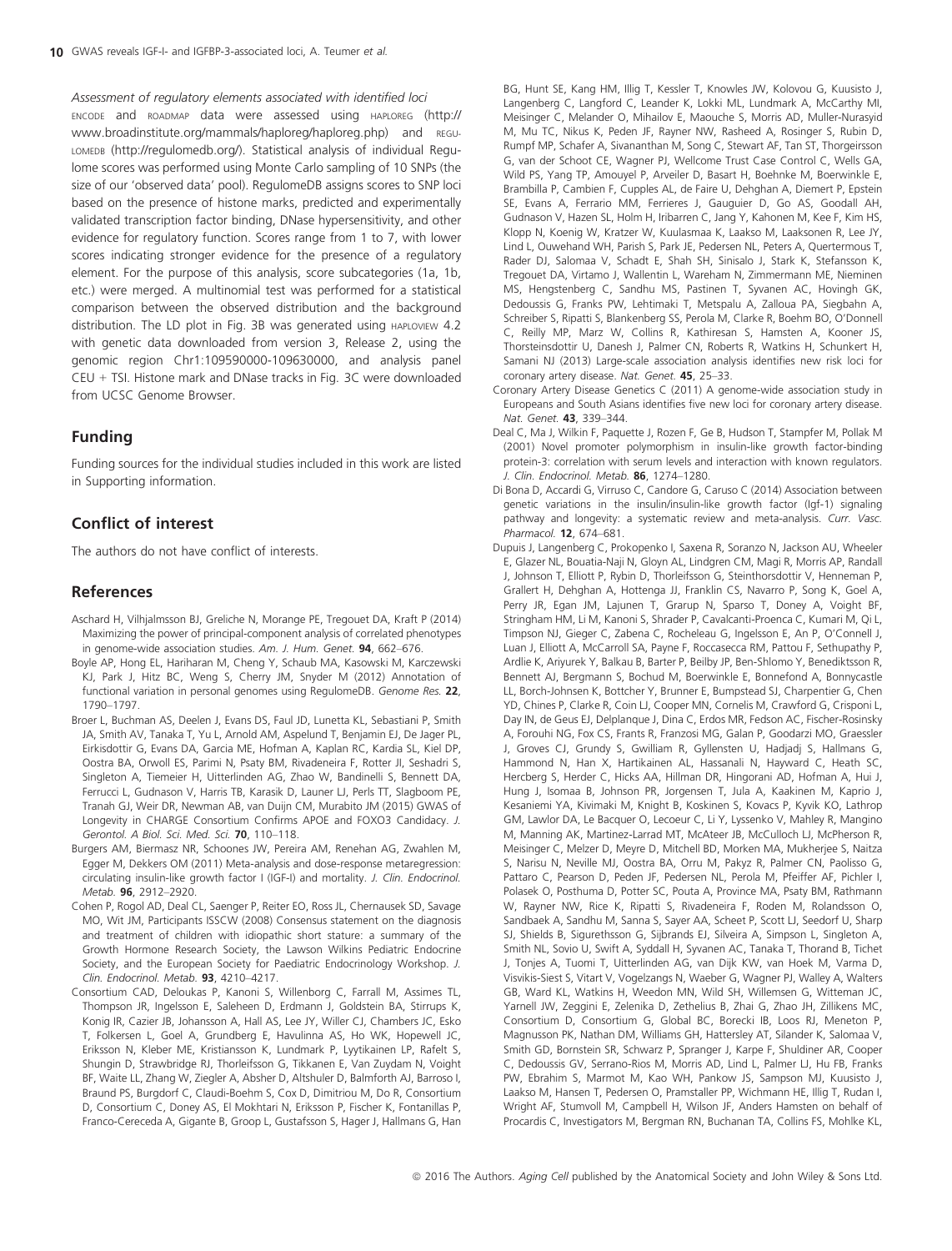Tuomilehto J, Valle TT, Altshuler D, Rotter JI, Siscovick DS, Penninx BW, Boomsma DI, Deloukas P, Spector TD, Frayling TM, Ferrucci L, Kong A, Thorsteinsdottir U, Stefansson K, van Duijn CM, Aulchenko YS, Cao A, Scuteri A, Schlessinger D, Uda M, Ruokonen A, Jarvelin MR, Waterworth DM, Vollenweider P, Peltonen L, Mooser V, Abecasis GR, Wareham NJ, Sladek R, Froguel P, Watanabe RM, Meigs JB, Groop L, Boehnke M, McCarthy MI, Florez JC, Barroso I (2010) New genetic loci implicated in fasting glucose homeostasis and their impact on type 2 diabetes risk. Nat. Genet. 42, 105–116.

- Estrada K, Styrkarsdottir U, Evangelou E, Hsu YH, Duncan EL, Ntzani EE, Oei L, Albagha OM, Amin N, Kemp JP, Koller DL, Li G, Liu CT, Minster RL, Moayyeri A, Vandenput L, Willner D, Xiao SM, Yerges-Armstrong LM, Zheng HF, Alonso N, Eriksson J, Kammerer CM, Kaptoge SK, Leo PJ, Thorleifsson G, Wilson SG, Wilson JF, Aalto V, Alen M, Aragaki AK, Aspelund T, Center JR, Dailiana Z, Duggan DJ, Garcia M, Garcia-Giralt N, Giroux S, Hallmans G, Hocking LJ, Husted LB, Jameson KA, Khusainova R, Kim GS, Kooperberg C, Koromila T, Kruk M, Laaksonen M, Lacroix AZ, Lee SH, Leung PC, Lewis JR, Masi L, Mencej-Bedrac S, Nguyen TV, Nogues X, Patel MS, Prezelj J, Rose LM, Scollen S, Siggeirsdottir K, Smith AV, Svensson O, Trompet S, Trummer O, van Schoor NM, Woo J, Zhu K, Balcells S, Brandi ML, Buckley BM, Cheng S, Christiansen C, Cooper C, Dedoussis G, Ford I, Frost M, Goltzman D, Gonzalez-Macias J, Kahonen M, Karlsson M, Khusnutdinova E, Koh JM, Kollia P, Langdahl BL, Leslie WD, Lips P, Ljunggren O, Lorenc RS, Marc J, Mellstrom D, Obermayer-Pietsch B, Olmos JM, Pettersson-Kymmer U, Reid DM, Riancho JA, Ridker PM, Rousseau F, Slagboom PE, Tang NL, Urreizti R, Van Hul W, Viikari J, Zarrabeitia MT, Aulchenko YS, Castano-Betancourt M, Grundberg E, Herrera L, Ingvarsson T, Johannsdottir H, Kwan T, Li R, Luben R, Medina-Gomez C, Palsson ST, Reppe S, Rotter JI, Sigurdsson G, van Meurs JB, Verlaan D, Williams FM, Wood AR, Zhou Y, Gautvik KM, Pastinen T, Raychaudhuri S, Cauley JA, Chasman DI, Clark GR, Cummings SR, Danoy P, Dennison EM, Eastell R, Eisman JA, Gudnason V, Hofman A, Jackson RD, Jones G, Jukema JW, Khaw KT, Lehtimaki T, Liu Y, Lorentzon M, McCloskey E, Mitchell BD, Nandakumar K, Nicholson GC, Oostra BA, Peacock M, Pols HA, Prince RL, Raitakari O, Reid IR, Robbins J, Sambrook PN, Sham PC, Shuldiner AR, Tylavsky FA, van Duijn CM, Wareham NJ, Cupples LA, Econs MJ, Evans DM, Harris TB, Kung AW, Psaty BM, Reeve J, Spector TD, Streeten EA, Zillikens MC, Thorsteinsdottir U, Ohlsson C, Karasik D, Richards JB, Brown MA, Stefansson K, Uitterlinden AG, Ralston SH, Ioannidis JP, Kiel DP, Rivadeneira F (2012) Genome-wide meta-analysis identifies 56 bone mineral density loci and reveals 14 loci associated with risk of fracture. Nat. Genet. 44, 491-501.
- Evans DS, Cailotto F, Parimi N, Valdes AM, Castano-Betancourt MC, Liu Y, Kaplan RC, Bidlingmaier M, Vasan RS, Teumer A, Tranah GJ, Nevitt MC, Cummings SR, Orwoll ES, Barrett-Connor E, Renner JB, Jordan JM, Doherty M, Doherty SA, Uitterlinden AG, van Meurs JB, Spector TD, Lories RJ, Lane NE (2015) Genomewide association and functional studies identify a role for IGFBP3 in hip osteoarthritis. Ann. Rheum. Dis. 74, 1861–1867.
- Firth SM, Ganeshprasad U, Baxter RC (1998) Structural determinants of ligand and cell surface binding of insulin-like growth factor-binding protein-3. J. Biol. Chem. 273, 2631–2638.
- Fowlkes JL (1997) Insulinlike growth factor-binding protein proteolysis an emerging paradigm in insulinlike growth factor physiology. Trends Endocrinol. Metab. **8**, 299-306.
- Friedrich N, Haring R, Nauck M, Ludemann J, Rosskopf D, Spilcke-Liss E, Felix SB, Dorr M, Brabant G, Volzke H, Wallaschofski H (2009) Mortality and serum insulin-like growth factor (IGF)-I and IGF binding protein 3 concentrations. J. Clin. Endocrinol. Metab. 94, 1732–1739.
- Grundberg E, Small KS, Hedman AK, Nica AC, Buil A, Keildson S, Bell JT, Yang TP, Meduri E, Barrett A, Nisbett J, Sekowska M, Wilk A, Shin SY, Glass D, Travers M, Min JL, Ring S, Ho K, Thorleifsson G, Kong A, Thorsteindottir U, Ainali C, Dimas AS, Hassanali N, Ingle C, Knowles D, Krestyaninova M, Lowe CE, Di Meglio P, Montgomery SB, Parts L, Potter S, Surdulescu G, Tsaprouni L, Tsoka S, Bataille V, Durbin R, Nestle FO, O'Rahilly S, Soranzo N, Lindgren CM, Zondervan KT, Ahmadi KR, Schadt EE, Stefansson K, Smith GD, McCarthy MI, Deloukas P, Dermitzakis ET, Spector TD, Multiple Tissue Human Expression Resource C (2012) Mapping cis- and trans-regulatory effects across multiple tissues in twins. Nat. Genet. 44, 1084–1089.
- Gu F, Schumacher FR, Canzian F, Allen NE, Albanes D, Berg CD, Berndt SI, Boeing H, Bueno-de-Mesquita HB, Buring JE, Chabbert-Buffet N, Chanock SJ, Clavel-Chapelon F, Dumeaux V, Gaziano JM, Giovannucci EL, Haiman CA, Hankinson SE, Hayes RB, Henderson BE, Hunter DJ, Hoover RN, Johansson M, Key TJ, Khaw KT, Kolonel LN, Lagiou P, Lee IM, LeMarchand L, Lund E, Ma J, Onland-Moret NC, Overvad K, Rodriguez L, Sacerdote C, Sanchez MJ, Stampfer MJ, Stattin P, Stram DO, Thomas G, Thun MJ, Tjonneland A, Trichopoulos D, Tumino R, Virtamo J, Weinstein SJ, Willett WC, Yeager M, Zhang SM, Kaaks R, Riboli E, Ziegler RG, Kraft P (2010) Eighteen insulin-like growth factor pathway genes,

circulating levels of IGF-I and its binding protein, and risk of prostate and breast cancer. Cancer Epidemiol. Biomarkers Prev. 19, 2877–2887.

- Guler HP, Zapf J, Schmid C, Froesch ER (1989) Insulin-like growth factors I and II in healthy man. Estimations of half-lives and production rates. Acta Endocrinol. (Copenh). 121, 753–758.
- Harrela M, Koistinen H, Kaprio J, Lehtovirta M, Tuomilehto J, Eriksson J, Toivanen L, Koskenvuo M, Leinonen P, Koistinen R, Seppala M (1996) Genetic and environmental components of interindividual variation in circulating levels of IGF-I, IGF-II, IGFBP-1, and IGFBP-3. J Clin Invest. 98, 2612-2615.
- van Heemst D, Beekman M, Mooijaart SP, Heijmans BT, Brandt BW, Zwaan BJ, Slagboom PE, Westendorp RG (2005) Reduced insulin/IGF-1 signalling and human longevity. Aging Cell **4**, 79-85.
- Heid IM, Jackson AU, Randall JC, Winkler TW, Qi L, Steinthorsdottir V, Thorleifsson G, Zillikens MC, Speliotes EK, Magi R, Workalemahu T, White CC, Bouatia-Naji N, Harris TB, Berndt SI, Ingelsson E, Willer CJ, Weedon MN, Luan J, Vedantam S, Esko T, Kilpelainen TO, Kutalik Z, Li S, Monda KL, Dixon AL, Holmes CC, Kaplan LM, Liang L, Min JL, Moffatt MF, Molony C, Nicholson G, Schadt EE, Zondervan KT, Feitosa MF, Ferreira T, Lango Allen H, Weyant RJ, Wheeler E, Wood AR, Magic Estrada K, Goddard ME, Lettre G, Mangino M, Nyholt DR, Purcell S, Smith AV, Visscher PM, Yang J, McCarroll SA, Nemesh J, Voight BF, Absher D, Amin N, Aspelund T, Coin L, Glazer NL, Hayward C, Heard-Costa NL, Hottenga JJ, Johansson A, Johnson T, Kaakinen M, Kapur K, Ketkar S, Knowles JW, Kraft P, Kraja AT, Lamina C, Leitzmann MF, McKnight B, Morris AP, Ong KK, Perry JR, Peters MJ, Polasek O, Prokopenko I, Rayner NW, Ripatti S, Rivadeneira F, Robertson NR, Sanna S, Sovio U, Surakka I, Teumer A, van Wingerden S, Vitart V, Zhao JH, Cavalcanti-Proenca C, Chines PS, Fisher E, Kulzer JR, Lecoeur C, Narisu N, Sandholt C, Scott LJ, Silander K, Stark K, Tammesoo ML, Teslovich TM, Timpson NJ, Watanabe RM, Welch R, Chasman DI, Cooper MN, Jansson JO, Kettunen J, Lawrence RW, Pellikka N, Perola M, Vandenput L, Alavere H, Almgren P, Atwood LD, Bennett AJ, Biffar R, Bonnycastle LL, Bornstein SR, Buchanan TA, Campbell H, Day IN, Dei M, Dorr M, Elliott P, Erdos MR, Eriksson JG, Freimer NB, Fu M, Gaget S, Geus EJ, Gjesing AP, Grallert H, Grassler J, Groves CJ, Guiducci C, Hartikainen AL, Hassanali N, Havulinna AS, Herzig KH, Hicks AA, Hui J, Igl W, Jousilahti P, Jula A, Kajantie E, Kinnunen L, Kolcic I, Koskinen S, Kovacs P, Kroemer HK, Krzelj V, Kuusisto J, Kvaloy K, Laitinen J, Lantieri O, Lathrop GM, Lokki ML, Luben RN, Ludwig B, McArdle WL, McCarthy A, Morken MA, Nelis M, Neville MJ, Pare G, Parker AN, Peden JF, Pichler I, Pietilainen KH, Platou CG, Pouta A, Ridderstrale M, Samani NJ, Saramies J, Sinisalo J, Smit JH, Strawbridge RJ, Stringham Song HM, Swift AJ, Teder-Laving M, Thomson B, Usala G, van Meurs JB, van Ommen GJ, Vatin V, Volpato CB, Wallaschofski H, Walters GB, Widen E, Wild SH, Willemsen G, Witte DR, Zgaga L, Zitting P, Beilby JP, James AL, Kahonen M, Lehtimaki T, Nieminen MS, Ohlsson C, Palmer LJ, Raitakari O, Ridker PM, Stumvoll M, Tonjes A, Viikari J, Balkau B, Ben-Shlomo Y, Bergman RN, Boeing H, Smith GD, Ebrahim S, Froguel P, Hansen T, Hengstenberg C, Hveem K, Isomaa B, Jorgensen T, Karpe F, Khaw KT, Laakso M, Lawlor DA, Marre M, Meitinger T, Metspalu A, Midthjell K, Pedersen O, Salomaa V, Schwarz PE, Tuomi T, Tuomilehto J, Valle TT, Wareham NJ, Arnold AM, Beckmann JS, Bergmann S, Boerwinkle E, Boomsma DI, Caulfield MJ, Collins FS, Eiriksdottir G, Gudnason V, Gyllensten U, Hamsten A, Hattersley AT, Hofman A, Hu FB, Illig T, Iribarren C, Jarvelin MR, Kao WH, Kaprio J, Launer LJ, Munroe PB, Oostra B, Penninx BW, Pramstaller PP, Psaty BM, Quertermous T, Rissanen A, Rudan I, Shuldiner AR, Soranzo N, Spector TD, Syvanen AC, Uda M, Uitterlinden A, Volzke H, Vollenweider P, Wilson JF, Witteman JC, Wright AF, Abecasis GR, Boehnke M, Borecki IB, Deloukas P, Frayling TM, Groop LC, Haritunians T, Hunter DJ, Kaplan RC, North KE, O'Connell JR, Peltonen L, Schlessinger D, Strachan DP, Hirschhorn JN, Assimes TL, Wichmann HE, Thorsteinsdottir U, van Duijn CM, Stefansson K, Cupples LA, Loos RJ, Barroso I, McCarthy MI, Fox CS, Mohlke KL, Lindgren CM (2010) Meta-analysis identifies 13 new loci associated with waist-hip ratio and reveals sexual dimorphism in the genetic basis of fat distribution. Nat. Genet. 42, 949–960.
- Ho KK, Participants GHDCW (2007) Consensus guidelines for the diagnosis and treatment of adults with GH deficiency II: a statement of the GH Research Society in association with the European Society for Pediatric Endocrinology, Lawson Wilkins Society, European Society of Endocrinology, Japan Endocrine Society, and Endocrine Society of Australia. Eur. J. Endocrinol. 157, 695–700.
- Hong Y, Pedersen NL, Brismar K, Hall K, de Faire U (1996) Quantitative genetic analyses of insulin-like growth factor I (IGF-I), IGF-binding protein-1, and insulin levels in middle-aged and elderly twins. J. Clin. Endocrinol. Metab. 81, 1791-1797.
- Huether R, Dong L, Chen X, Wu G, Parker M, Wei L, Ma J, Edmonson MN, Hedlund EK, Rusch MC, Shurtleff SA, Mulder HL, Boggs K, Vadordaria B, Cheng J, Yergeau D, Song G, Becksfort J, Lemmon G, Weber C, Cai Z, Dang J, Walsh M, Gedman AL, Faber Z, Easton J, Gruber T, Kriwacki RW, Partridge JF, Ding L, Wilson RK, Mardis ER, Mullighan CG, Gilbertson RJ, Baker SJ, Zambetti G, Ellison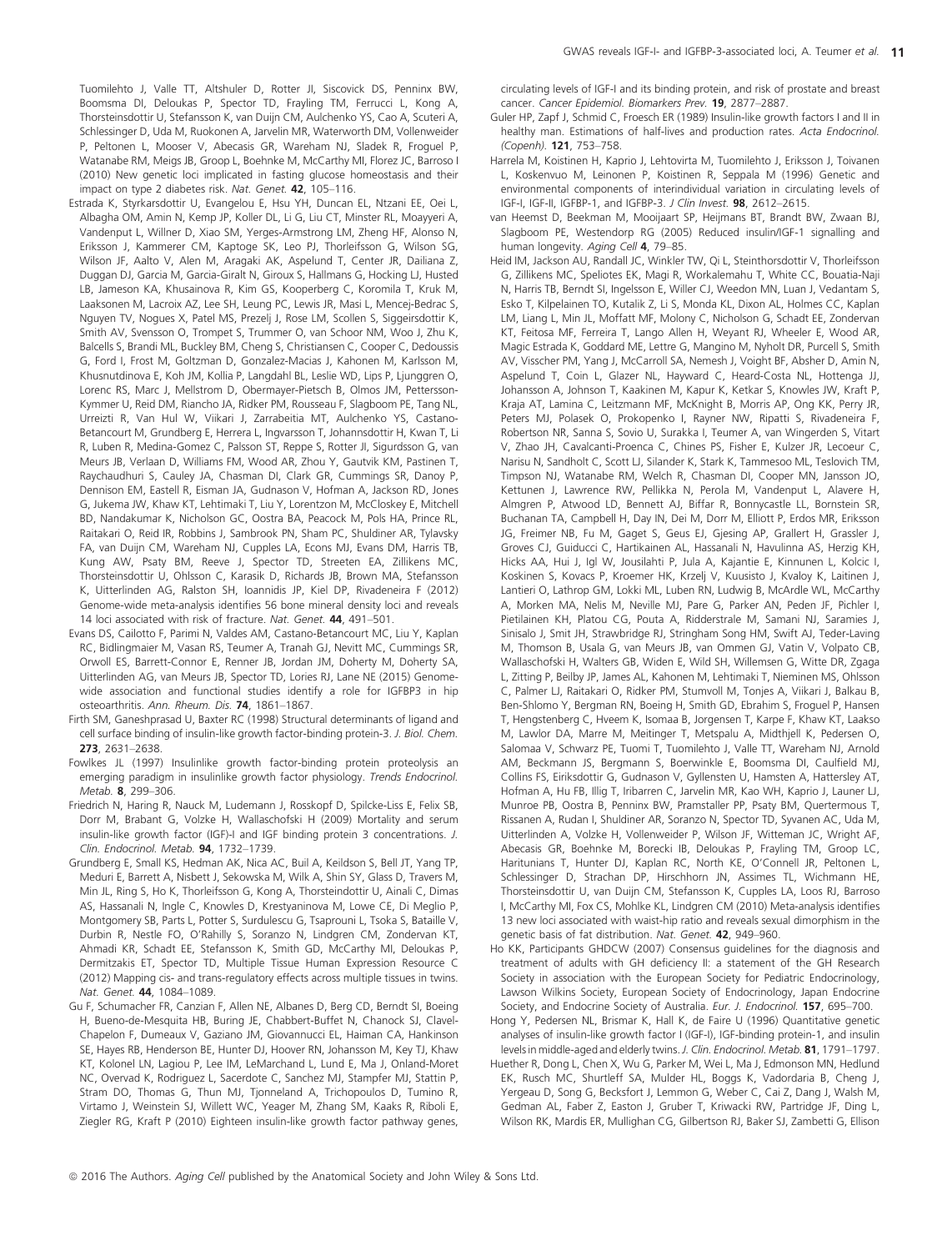DW, Zhang J, Downing JR (2014) The landscape of somatic mutations in epigenetic regulators across 1,000 paediatric cancer genomes. Nat. Commun. 5, 3630.

- Jones JI, Clemmons DR (1995) Insulin-like growth factors and their binding proteins: biological actions. Endocr. Rev. 16, 3–34.
- Juul A, Scheike T, Davidsen M, Gyllenborg J, Jorgensen T (2002) Low serum insulinlike growth factor I is associated with increased risk of ischemic heart disease: a population-based case-control study. Circulation 106, 939–944.
- Kaplan RC, McGinn AP, Pollak MN, Kuller LH, Strickler HD, Rohan TE, Cappola AR, Xue X, Psaty BM (2007) Association of total insulin-like growth factor-I, insulinlike growth factor binding protein-1 (IGFBP-1), and IGFBP-3 levels with incident coronary events and ischemic stroke. J. Clin. Endocrinol. Metab. 92, 1319–1325.
- Kaplan RC, Petersen AK, Chen MH, Teumer A, Glazer NL, Doring A, Lam CS, Friedrich N, Newman A, Muller M, Yang Q, Homuth G, Cappola A, Klopp N, Smith H, Ernst F, Psaty BM, Wichmann HE, Sawyer DB, Biffar R, Rotter JI, Gieger C, Sullivan LS, Volzke H, Rice K, Spyroglou A, Kroemer HK, Ida Chen YD, Manolopoulou J, Nauck M, Strickler HD, Goodarzi MO, Reincke M, Pollak MN, Bidlingmaier M, Vasan RS, Wallaschofski H (2011) A genome-wide association study identifies novel loci associated with circulating IGF-I and IGFBP-3. Hum. Mol. Genet. 20, 1241–1251.
- Kent WJ, Sugnet CW, Furey TS, Roskin KM, Pringle TH, Zahler AM, Haussler D (2002) The human genome browser at UCSC. Genome Res. 12, 996-1006.
- Lango Allen H, Estrada K, Lettre G, Berndt SI, Weedon MN, Rivadeneira F, Willer CJ, Jackson AU, Vedantam S, Raychaudhuri S, Ferreira T, Wood AR, Weyant RJ, Segre AV, Speliotes EK, Wheeler E, Soranzo N, Park JH, Yang J, Gudbjartsson D, Heard-Costa NL, Randall JC, Qi L, Vernon Smith A, Magi R, Pastinen T, Liang L, Heid IM, Luan J, Thorleifsson G, Winkler TW, Goddard ME, Sin Lo K, Palmer C, Workalemahu T, Aulchenko YS, Johansson A, Zillikens MC, Feitosa MF, Esko T, Johnson T, Ketkar S, Kraft P, Mangino M, Prokopenko I, Absher D, Albrecht E, Ernst F, Glazer NL, Hayward C, Hottenga JJ, Jacobs KB, Knowles JW, Kutalik Z, Monda KL, Polasek O, Preuss M, Rayner NW, Robertson NR, Steinthorsdottir V, Tyrer JP, Voight BF, Wiklund F, Xu J, Zhao JH, Nyholt DR, Pellikka N, Perola M, Perry JR, Surakka I, Tammesoo ML, Altmaier EL, Amin N, Aspelund T, Bhangale T, Boucher G, Chasman DI, Chen C, Coin L, Cooper MN, Dixon AL, Gibson Q, Grundberg E, Hao K, Juhani Junttila M, Kaplan LM, Kettunen J, Konig IR, Kwan T, Lawrence RW, Levinson DF, Lorentzon M, McKnight B, Morris AP, Muller M, Suh Ngwa J, Purcell S, Rafelt S, Salem RM, Salvi E, Sanna S, Shi J, Sovio U, Thompson JR, Turchin MC, Vandenput L, Verlaan DJ, Vitart V, White CC, Ziegler A, Almgren P, Balmforth AJ, Campbell H, Citterio L, De Grandi A, Dominiczak A, Duan J, Elliott P, Elosua R, Eriksson JG, Freimer NB, Geus EJ, Glorioso N, Haiqing S, Hartikainen AL, Havulinna AS, Hicks AA, Hui J, Igl W, Illig T, Jula A, Kajantie E, Kilpelainen TO, Koiranen M, Kolcic I, Koskinen S, Kovacs P, Laitinen J, Liu J, Lokki ML, Marusic A, Maschio A, Meitinger T, Mulas A, Pare G, Parker AN, Peden JF, Petersmann A, Pichler I, Pietilainen KH, Pouta A, Ridderstrale M, Rotter JI, Sambrook JG, Sanders AR, Schmidt CO, Sinisalo J, Smit JH, Stringham HM, Bragi Walters G, Widen E, Wild SH, Willemsen G, Zagato L, Zgaga L, Zitting P, Alavere H, Farrall M, McArdle WL, Nelis M, Peters MJ, Ripatti S, van Meurs JB, Aben KK, Ardlie KG, Beckmann JS, Beilby JP, Bergman RN, Bergmann S, Collins FS, Cusi D, den Heijer M, Eiriksdottir G, Gejman PV, Hall AS, Hamsten A, Huikuri HV, Iribarren C, Kahonen M, Kaprio J, Kathiresan S, Kiemeney L, Kocher T, Launer LJ, Lehtimaki T, Melander O, Mosley TH Jr, Musk AW, Nieminen MS, O'Donnell CJ, Ohlsson C, Oostra B, Palmer LJ, Raitakari O, Ridker PM, Rioux JD, Rissanen A, Rivolta C, Schunkert H, Shuldiner AR, Siscovick DS, Stumvoll M, Tonjes A, Tuomilehto J, van Ommen GJ, Viikari J, Heath AC, Martin NG, Montgomery GW, Province MA, Kayser M, Arnold AM, Atwood LD, Boerwinkle E, Chanock SJ, Deloukas P, Gieger C, Gronberg H, Hall P, Hattersley AT, Hengstenberg C, Hoffman W, Lathrop GM, Salomaa V, Schreiber S, Uda M, Waterworth D, Wright AF, Assimes TL, Barroso I, Hofman A, Mohlke KL, Boomsma DI, Caulfield MJ, Cupples LA, Erdmann J, Fox CS, Gudnason V, Gyllensten U, Harris TB, Hayes RB, Jarvelin MR, Mooser V, Munroe PB, Ouwehand WH, Penninx BW, Pramstaller PP, Quertermous T, Rudan I, Samani NJ, Spector TD, Volzke H, Watkins H, Wilson JF, Groop LC, Haritunians T, Hu FB, Kaplan RC, Metspalu A, North KE, Schlessinger D, Wareham NJ, Hunter DJ, O'Connell JR, Strachan DP, Wichmann HE, Borecki IB, van Duijn CM, Schadt EE, Thorsteinsdottir U, Peltonen L, Uitterlinden AG, Visscher PM, Chatterjee N, Loos RJ, Boehnke M, McCarthy MI, Ingelsson E, Lindgren CM, Abecasis GR, Stefansson K, Frayling TM, Hirschhorn JN (2010) Hundreds of variants clustered in genomic loci and biological pathways affect human height. Nature 467, 832–838.
- Le Roith D (1997) Seminars in medicine of the Beth Israel Deaconess Medical Center. Insulin-like growth factors. N. Engl. J. Med. 336, 633–640.
- Lee PD, Giudice LC, Conover CA, Powell DR (1997) Insulin-like growth factor binding protein-1: recent findings and new directions. Proc. Soc. Exp. Biol. Med. 216, 319–357.
- Liu JZ, McRae AF, Nyholt DR, Medland SE, Wray NR, Brown KM, Investigators A, Hayward NK, Montgomery GW, Visscher PM, Martin NG, Macgregor S (2010) A versatile gene-based test for genome-wide association studies. Am. J. Hum. Genet 87, 139–145.
- Melmed S, Colao A, Barkan A, Molitch M, Grossman AB, Kleinberg D, Clemmons D, Chanson P, Laws E, Schlechte J, Vance ML, Ho K, Giustina A, Acromegaly Consensus G (2009) Guidelines for acromegaly management: an update. J. Clin. Endocrinol. Metab. 94, 1509–1517.
- Morris AP, Voight BF, Teslovich TM, Ferreira T, Segre AV, Steinthorsdottir V, Strawbridge RJ, Khan H, Grallert H, Mahajan A, Prokopenko I, Kang HM, Dina C, Esko T, Fraser RM, Kanoni S, Kumar A, Lagou V, Langenberg C, Luan J, Lindgren CM, Muller-Nurasyid M, Pechlivanis S, Rayner NW, Scott LJ, Wiltshire S, Yengo L, Kinnunen L, Rossin EJ, Raychaudhuri S, Johnson AD, Dimas AS, Loos RJ, Vedantam S, Chen H, Florez JC, Fox C, Liu CT, Rybin D, Couper DJ, Kao WH, Li M, Cornelis MC, Kraft P, Sun Q, van Dam RM, Stringham HM, Chines PS, Fischer K, Fontanillas P, Holmen OL, Hunt SE, Jackson AU, Kong A, Lawrence R, Meyer J, Perry JR, Platou CG, Potter S, Rehnberg E, Robertson N, Sivapalaratnam S, Stancakova A, Stirrups K, Thorleifsson G, Tikkanen E, Wood AR, Almgren P, Atalay M, Benediktsson R, Bonnycastle LL, Burtt N, Carey J, Charpentier G, Crenshaw AT, Doney AS, Dorkhan M, Edkins S, Emilsson V, Eury E, Forsen T, Gertow K, Gigante B, Grant GB, Groves CJ, Guiducci C, Herder C, Hreidarsson AB, Hui J, James A, Jonsson A, Rathmann W, Klopp N, Kravic J, Krjutskov K, Langford C, Leander K, Lindholm E, Lobbens S, Mannisto S, Mirza G, Muhleisen TW, Musk B, Parkin M, Rallidis L, Saramies J, Sennblad B, Shah S, Sigurethsson G, Silveira A, Steinbach G, Thorand B, Trakalo J, Veglia F, Wennauer R, Winckler W, Zabaneh D, Campbell H, van Duijn C, Uitterlinden AG, Hofman A, Sijbrands E, Abecasis GR, Owen KR, Zeggini E, Trip MD, Forouhi NG, Syvanen AC, Eriksson JG, Peltonen L, Nothen MM, Balkau B, Palmer CN, Lyssenko V, Tuomi T, Isomaa B, Hunter DJ, Qi L, Wellcome Trust Case Control C, Meta-Analyses of G, Insulinrelated traits Consortium I, Genetic Investigation of ATC, Asian Genetic Epidemiology Network-Type 2 Diabetes C, South Asian Type 2 Diabetes C, Shuldiner AR, Roden M, Barroso I, Wilsgaard T, Beilby J, Hovingh K, Price JF, Wilson JF, Rauramaa R, Lakka TA, Lind L, Dedoussis G, Njolstad I, Pedersen NL, Khaw KT, Wareham NJ, Keinanen-Kiukaanniemi SM, Saaristo TE, Korpi-Hyovalti E, Saltevo J, Laakso M, Kuusisto J, Metspalu A, Collins FS, Mohlke KL, Bergman RN, Tuomilehto J, Boehm BO, Gieger C, Hveem K, Cauchi S, Froguel P, Baldassarre D, Tremoli E, Humphries SE, Saleheen D, Danesh J, Ingelsson E, Ripatti S, Salomaa V, Erbel R, Jockel KH, Moebus S, Peters A, Illig T, de FU, Hamsten A, Morris AD, Donnelly PJ, Frayling TM, Hattersley AT, Boerwinkle E, Melander O, Kathiresan S, Nilsson PM, Deloukas P, Thorsteinsdottir U, Groop LC, Stefansson K, Hu F, Pankow JS, Dupuis J, Meigs JB, Altshuler D, Boehnke M, McCarthy MI, Replication DIG, Meta-analysis C (2012) Large-scale association analysis provides insights into the genetic architecture and pathophysiology of type 2 diabetes. Nat. Genet. 44, 981-990.
- Pruim RJ, Welch RP, Sanna S, Teslovich TM, Chines PS, Gliedt TP, Boehnke M, Abecasis GR, Willer CJ (2010) LocusZoom: regional visualization of genomewide association scan results. Bioinformatics 26, 2336-2337.
- Purcell S, Neale B, Todd-Brown K, Thomas L, Ferreira MA, Bender D, Maller J, Sklar P, de Bakker PI, Daly MJ, Sham PC (2007) PLINK: a tool set for whole-genome association and population-based linkage analyses. Am. J. Hum. Genet. 81, 559–575.
- Rajpathak SN, He M, Sun Q, Kaplan RC, Muzumdar R, Rohan TE, Gunter MJ, Pollak M, Kim M, Pessin JE, Beasley J, Wylie-Rosett J, Hu FB, Strickler HD (2012) Insulinlike growth factor axis and risk of type 2 diabetes in women. Diabetes 61, 2248-2254.
- Renehan AG, Zwahlen M, Minder C, O'Dwyer ST, Shalet SM, Egger M (2004) Insulin-like growth factor (IGF)-I, IGF binding protein-3, and cancer risk: systematic review and meta-regression analysis. Lancet 363, 1346–1353.
- Saxena R, Hivert MF, Langenberg C, Tanaka T, Pankow JS, Vollenweider P, Lyssenko V, Bouatia-Naji N, Dupuis J, Jackson AU, Kao WH, Li M, Glazer NL, Manning AK, Luan J, Stringham HM, Prokopenko I, Johnson T, Grarup N, Boesgaard TW, Lecoeur C, Shrader P, O'Connell J, Ingelsson E, Couper DJ, Rice K, Song K, Andreasen CH, Dina C, Kottgen A, Le Bacquer O, Pattou F, Taneera J, Steinthorsdottir V, Rybin D, Ardlie K, Sampson M, Qi L, van Hoek M, Weedon MN, Aulchenko YS, Voight BF, Grallert H, Balkau B, Bergman RN, Bielinski SJ, Bonnefond A, Bonnycastle LL, Borch-Johnsen K, Bottcher Y, Brunner E, Buchanan TA, Bumpstead SJ, Cavalcanti-Proenca C, Charpentier G, Chen YD, Chines PS, Collins FS, Cornelis M, G JC, Delplanque J, Doney A, Egan JM, Erdos MR, Firmann M, Forouhi NG, Fox CS, Goodarzi MO, Graessler J, Hingorani A, Isomaa B, Jorgensen T, Kivimaki M, Kovacs P, Krohn K, Kumari M, Lauritzen T, Levy-Marchal C, Mayor V, McAteer JB, Meyre D, Mitchell BD, Mohlke KL, Morken MA, Narisu N, Palmer CN, Pakyz R, Pascoe L, Payne F, Pearson D, Rathmann W, Sandbaek A, Sayer AA, Scott LJ, Sharp SJ, Sijbrands E, Singleton A,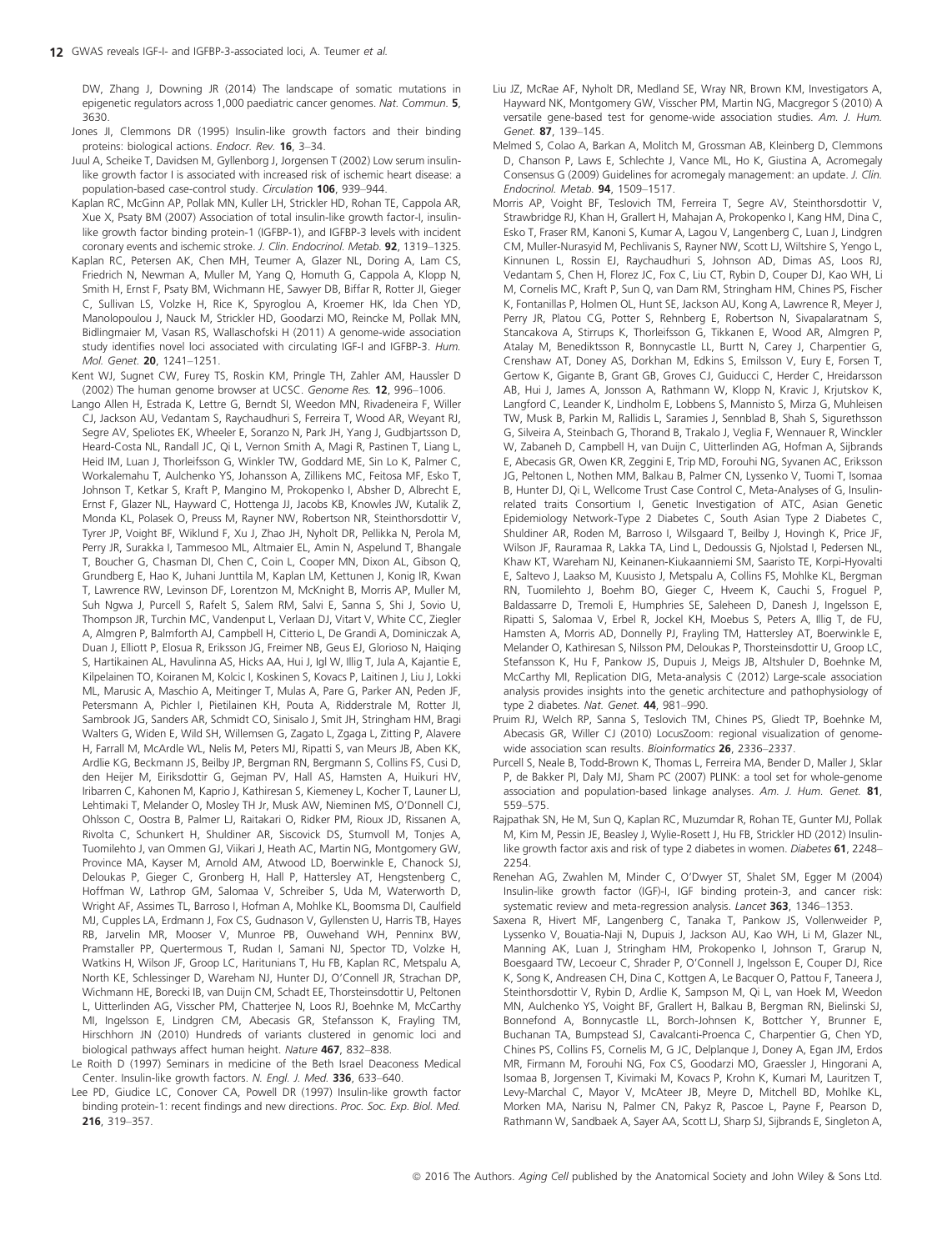Siscovick DS, Smith NL, Sparso T, Swift AJ, Syddall H, Thorleifsson G, Tonjes A, Tuomi T, Tuomilehto J, Valle TT, Waeber G, Walley A, Waterworth DM, Zeggini E, Zhao JH, consortium G, investigators M, Illig T, Wichmann HE, Wilson JF, van Duijn C, Hu FB, Morris AD, Frayling TM, Hattersley AT, Thorsteinsdottir U, Stefansson K, Nilsson P, Syvanen AC, Shuldiner AR, Walker M, Bornstein SR, Schwarz P, Williams GH, Nathan DM, Kuusisto J, Laakso M, Cooper C, Marmot M, Ferrucci L, Mooser V, Stumvoll M, Loos RJ, Altshuler D, Psaty BM, Rotter JI, Boerwinkle E, Hansen T, Pedersen O, Florez JC, McCarthy MI, Boehnke M, Barroso I, Sladek R, Froguel P, Meigs JB, Groop L, Wareham NJ, Watanabe RM (2010) Genetic variation in GIPR influences the glucose and insulin responses to an oral glucose challenge. Nat. Genet. 42, 142-148.

- Schumacher FR, Cheng I, Freedman ML, Mucci L, Allen NE, Pollak MN, Hayes RB, Stram DO, Canzian F, Henderson BE, Hunter DJ, Virtamo J, Manjer J, Gaziano JM, Kolonel LN, Tjonneland A, Albanes D, Calle EE, Giovannucci E, Crawford ED, Haiman CA, Kraft P, Willett WC, Thun MJ, Le Marchand L, Kaaks R, Feigelson HS, Bueno-de-Mesquita HB, Palli D, Riboli E, Lund E, Amiano P, Andriole G, Dunning AM, Trichopoulos D, Stampfer MJ, Key TJ, Ma J (2010) A comprehensive analysis of common IGF1, IGFBP1 and IGFBP3 genetic variation with prospective IGF-I and IGFBP-3 blood levels and prostate cancer risk among Caucasians. Hum. Mol. Genet. 19, 3089–3101.
- Schunkert H, Konig IR, Kathiresan S, Reilly MP, Assimes TL, Holm H, Preuss M, Stewart AF, Barbalic M, Gieger C, Absher D, Aherrahrou Z, Allayee H, Altshuler D, Anand SS, Andersen K, Anderson JL, Ardissino D, Ball SG, Balmforth AJ, Barnes TA, Becker DM, Becker LC, Berger K, Bis JC, Boekholdt SM, Boerwinkle E, Braund PS, Brown MJ, Burnett MS, Buysschaert I, Cardiogenics, Carlquist JF, Chen L, Cichon S, Codd V, Davies RW, Dedoussis G, Dehghan A, Demissie S, Devaney JM, Diemert P, Do R, Doering A, Eifert S, Mokhtari NE, Ellis SG, Elosua R, Engert JC, Epstein SE, de Faire U, Fischer M, Folsom AR, Freyer J, Gigante B, Girelli D, Gretarsdottir S, Gudnason V, Gulcher JR, Halperin E, Hammond N, Hazen SL, Hofman A, Horne BD, Illig T, Iribarren C, Jones GT, Jukema JW, Kaiser MA, Kaplan LM, Kastelein JJ, Khaw KT, Knowles JW, Kolovou G, Kong A, Laaksonen R, Lambrechts D, Leander K, Lettre G, Li M, Lieb W, Loley C, Lotery AJ, Mannucci PM, Maouche S, Martinelli N, McKeown PP, Meisinger C, Meitinger T, Melander O, Merlini PA, Mooser V, Morgan T, Muhleisen TW, Muhlestein JB, Munzel T, Musunuru K, Nahrstaedt J, Nelson CP, Nothen MM, Olivieri O, Patel RS, Patterson CC, Peters A, Peyvandi F, Qu L, Quyyumi AA, Rader DJ, Rallidis LS, Rice C, Rosendaal FR, Rubin D, Salomaa V, Sampietro ML, Sandhu MS, Schadt E, Schafer A, Schillert A, Schreiber S, Schrezenmeir J, Schwartz SM, Siscovick DS, Sivananthan M, Sivapalaratnam S, Smith A, Smith TB, Snoep JD, Soranzo N, Spertus JA, Stark K, Stirrups K, Stoll M, Tang WH, Tennstedt S, Thorgeirsson G, Thorleifsson G, Tomaszewski M, Uitterlinden AG, van Rij AM, Voight BF, Wareham NJ, Wells GA, Wichmann HE, Wild PS, Willenborg C, Witteman JC, Wright BJ, Ye S, Zeller T, Ziegler A, Cambien F, Goodall AH, Cupples LA, Quertermous T, Marz W, Hengstenberg C, Blankenberg S, Ouwehand WH, Hall AS, Deloukas P, Thompson JR, Stefansson K, Roberts R, Thorsteinsdottir U, O'Donnell CJ, McPherson R, Erdmann J, Consortium CA, Samani NJ (2011) Large-scale association analysis identifies 13 new susceptibility loci for coronary artery disease. Nat. Genet. 43, 333-338.
- Schurmann C, Heim K, Schillert A, Blankenberg S, Carstensen M, Dorr M, Endlich K, Felix SB, Gieger C, Grallert H, Herder C, Hoffmann W, Homuth G, Illig T, Kruppa J, Meitinger T, Muller C, Nauck M, Peters A, Rettig R, Roden M, Strauch K, Volker U, Volzke H, Wahl S, Wallaschofski H, Wild PS, Zeller T, Teumer A, Prokisch H, Ziegler A (2012) Analyzing illumina gene expression microarray data from different tissues: methodological aspects of data analysis in the metaxpress consortium. PLoS ONE 7, e50938.
- Shin SY, Fauman EB, Petersen AK, Krumsiek J, Santos R, Huang J, Arnold M, Erte I, Forgetta V, Yang TP, Walter K, Menni C, Chen L, Vasquez L, Valdes AM, Hyde CL, Wang V, Ziemek D, Roberts P, Xi L, Grundberg E, Multiple Tissue Human Expression Resource C, Waldenberger M, Richards JB, Mohney RP, Milburn MV, John SL, Trimmer J, Theis FJ, Overington JP, Suhre K, Brosnan MJ, Gieger C, Kastenmuller G, Spector TD, Soranzo N (2014) An atlas of genetic influences on human blood metabolites. Nat. Genet. 46, 543–550.
- Soranzo N, Sanna S, Wheeler E, Gieger C, Radke D, Dupuis J, Bouatia-Naji N, Langenberg C, Prokopenko I, Stolerman E, Sandhu MS, Heeney MM, Devaney JM, Reilly MP, Ricketts SL, Stewart AF, Voight BF, Willenborg C, Wright B, Altshuler D, Arking D, Balkau B, Barnes D, Boerwinkle E, Bohm B, Bonnefond A, Bonnycastle LL, Boomsma DI, Bornstein SR, Bottcher Y, Bumpstead S, Burnett-Miller MS, Campbell H, Cao A, Chambers J, Clark R, Collins FS, Coresh J, de Geus EJ, Dei M, Deloukas P, Doring A, Egan JM, Elosua R, Ferrucci L, Forouhi N, Fox CS, Franklin C, Franzosi MG, Gallina S, Goel A, Graessler J, Grallert H, Greinacher A, Hadley D, Hall A, Hamsten A, Hayward C, Heath S, Herder C, Homuth G, Hottenga JJ, Hunter-Merrill R, Illig T, Jackson AU, Jula A, Kleber M, Knouff CW, Kong A, Kooner J, Kottgen A, Kovacs P, Krohn K, Kuhnel B,

Kuusisto J, Laakso M, Lathrop M, Lecoeur C, Li M, Li M, Loos RJ, Luan J, Lyssenko V, Magi R, Magnusson PK, Malarstig A, Mangino M, Martinez-Larrad MT, Marz W, McArdle WL, McPherson R, Meisinger C, Meitinger T, Melander O, Mohlke KL, Mooser VE, Morken MA, Narisu N, Nathan DM, Nauck M, O'Donnell C, Oexle K, Olla N, Pankow JS, Payne F, Peden JF, Pedersen NL, Peltonen L, Perola M, Polasek O, Porcu E, Rader DJ, Rathmann W, Ripatti S, Rocheleau G, Roden M, Rudan I, Salomaa V, Saxena R, Schlessinger D, Schunkert H, Schwarz P, Seedorf U, Selvin E, Serrano-Rios M, Shrader P, Silveira A, Siscovick D, Song K, Spector TD, Stefansson K, Steinthorsdottir V, Strachan DP, Strawbridge R, Stumvoll M, Surakka I, Swift AJ, Tanaka T, Teumer A, Thorleifsson G, Thorsteinsdottir U, Tonjes A, Usala G, Vitart V, Volzke H, Wallaschofski H, Waterworth DM, Watkins H, Wichmann HE, Wild SH, Willemsen G, Williams GH, Wilson JF, Winkelmann J, Wright AF, WTCCC, Zabena C, Zhao JH, Epstein SE, Erdmann J, Hakonarson HH, Kathiresan S, Khaw KT, Roberts R, Samani NJ, Fleming MD, Sladek R, Abecasis G, Boehnke M, Froguel P, Groop L, McCarthy MI, Kao WH, Florez JC, Uda M, Wareham NJ, Barroso I, Meigs JB (2010) Common variants at 10 genomic loci influence hemoglobin A(1)(C) levels via glycemic and nonglycemic pathways. Diabetes 59, 3229–3239.

- Souren NY, Paulussen AD, Loos RJ, Gielen M, Beunen G, Fagard R, Derom C, Vlietinck R, Zeegers MP (2007) Anthropometry, carbohydrate and lipid metabolism in the East Flanders Prospective Twin Survey: heritabilities. Diabetologia 50, 2107–2116.
- Speliotes EK, Willer CJ, Berndt SI, Monda KL, Thorleifsson G, Jackson AU, Lango Allen H, Lindgren CM, Luan J, Magi R, Randall JC, Vedantam S, Winkler TW, Qi L, Workalemahu T, Heid IM, Steinthorsdottir V, Stringham HM, Weedon MN, Wheeler E, Wood AR, Ferreira T, Weyant RJ, Segre AV, Estrada K, Liang L, Nemesh J, Park JH, Gustafsson S, Kilpelainen TO, Yang J, Bouatia-Naji N, Esko T, Feitosa MF, Kutalik Z, Mangino M, Raychaudhuri S, Scherag A, Smith AV, Welch R, Zhao JH, Aben KK, Absher DM, Amin N, Dixon AL, Fisher E, Glazer NL, Goddard ME, Heard-Costa NL, Hoesel V, Hottenga JJ, Johansson A, Johnson T, Ketkar S, Lamina C, Li S, Moffatt MF, Myers RH, Narisu N, Perry JR, Peters MJ, Preuss M, Ripatti S, Rivadeneira F, Sandholt C, Scott LJ, Timpson NJ, Tyrer JP, van Wingerden S, Watanabe RM, White CC, Wiklund F, Barlassina C, Chasman DI, Cooper MN, Jansson JO, Lawrence RW, Pellikka N, Prokopenko I, Shi J, Thiering E, Alavere H, Alibrandi MT, Almgren P, Arnold AM, Aspelund T, Atwood LD, Balkau B, Balmforth AJ, Bennett AJ, Ben-Shlomo Y, Bergman RN, Bergmann S, Biebermann H, Blakemore AI, Boes T, Bonnycastle LL, Bornstein SR, Brown MJ, Buchanan TA, Busonero F, Campbell H, Cappuccio FP, Cavalcanti-Proenca C, Chen YD, Chen CM, Chines PS, Clarke R, Coin L, Connell J, Day IN, den Heijer M, Duan J, Ebrahim S, Elliott P, Elosua R, Eiriksdottir G, Erdos MR, Eriksson JG, Facheris MF, Felix SB, Fischer-Posovszky P, Folsom AR, Friedrich N, Freimer NB, Fu M, Gaget S, Gejman PV, Geus EJ, Gieger C, Gjesing AP, Goel A, Goyette P, Grallert H, Grassler J, Greenawalt DM, Groves CJ, Gudnason V, Guiducci C, Hartikainen AL, Hassanali N, Hall AS, Havulinna AS, Hayward C, Heath AC, Hengstenberg C, Hicks AA, Hinney A, Hofman A, Homuth G, Hui J, Igl W, Iribarren C, Isomaa B, Jacobs KB, Jarick I, Jewell E, John U, Jorgensen T, Jousilahti P, Jula A, Kaakinen M, Kajantie E, Kaplan LM, Kathiresan S, Kettunen J, Kinnunen L, Knowles JW, Kolcic I, Konig IR, Koskinen S, Kovacs P, Kuusisto J, Kraft P, Kvaloy K, Laitinen J, Lantieri O, Lanzani C, Launer LJ, Lecoeur C, Lehtimaki T, Lettre G, Liu J, Lokki ML, Lorentzon M, Luben RN, Ludwig B, MAGIC, Manunta P, Marek D, Marre M, Martin NG, McArdle WL, McCarthy A, McKnight B, Meitinger T, Melander O, Meyre D, Midthjell K, Montgomery GW, Morken MA, Morris AP, Mulic R, Ngwa JS, Nelis M, Neville MJ, Nyholt DR, O'Donnell CJ, O'Rahilly S, Ong KK, Oostra B, Pare G, Parker AN, Perola M, Pichler I, Pietilainen KH, Platou CG, Polasek O, Pouta A, Rafelt S, Raitakari O, Rayner NW, Ridderstrale M, Rief W, Ruokonen A, Robertson NR, Rzehak P, Salomaa V, Sanders AR, Sandhu MS, Sanna S, Saramies J, Savolainen MJ, Scherag S, Schipf S, Schreiber S, Schunkert H, Silander K, Sinisalo J, Siscovick DS, Smit JH, Soranzo N, Sovio U, Stephens J, Surakka I, Swift AJ, Tammesoo ML, Tardif JC, Teder-Laving M, Teslovich TM, Thompson JR, Thomson B, Tonjes A, Tuomi T, van Meurs JB, van Ommen GJ, Vatin V, Viikari J, Visvikis-Siest S, Vitart V, Vogel CI, Voight BF, Waite LL, Wallaschofski H, Walters GB, Widen E, Wiegand S, Wild SH, Willemsen G, Witte DR, Witteman JC, Xu J, Zhang Q, Zgaga L, Ziegler A, Zitting P, Beilby JP, Farooqi IS, Hebebrand J, Huikuri HV, James AL, Kahonen M, Levinson DF, Macciardi F, Nieminen MS, Ohlsson C, Palmer LJ, Ridker PM, Stumvoll M, Beckmann JS, Boeing H, Boerwinkle E Boomsma DI, Caulfield MJ, Chanock SJ, Collins FS, Cupples LA, Smith GD, Erdmann J, Froguel P, Gronberg H, Gyllensten U, Hall P, Hansen T, Harris TB, Hattersley AT, Hayes RB, Heinrich J, Hu FB, Hveem K, Illig T, Jarvelin MR, Kaprio J, Karpe F, Khaw KT, Kiemeney LA, Krude H, Laakso M, Lawlor DA, Metspalu A, Munroe PB, Ouwehand WH, Pedersen O, Penninx BW, Peters A, Pramstaller PP, Quertermous T, Reinehr T, Rissanen A, Rudan I, Samani NJ, Schwarz PE, Shuldiner AR, Spector TD, Tuomilehto J, Uda M, Uitterlinden A, Valle TT,